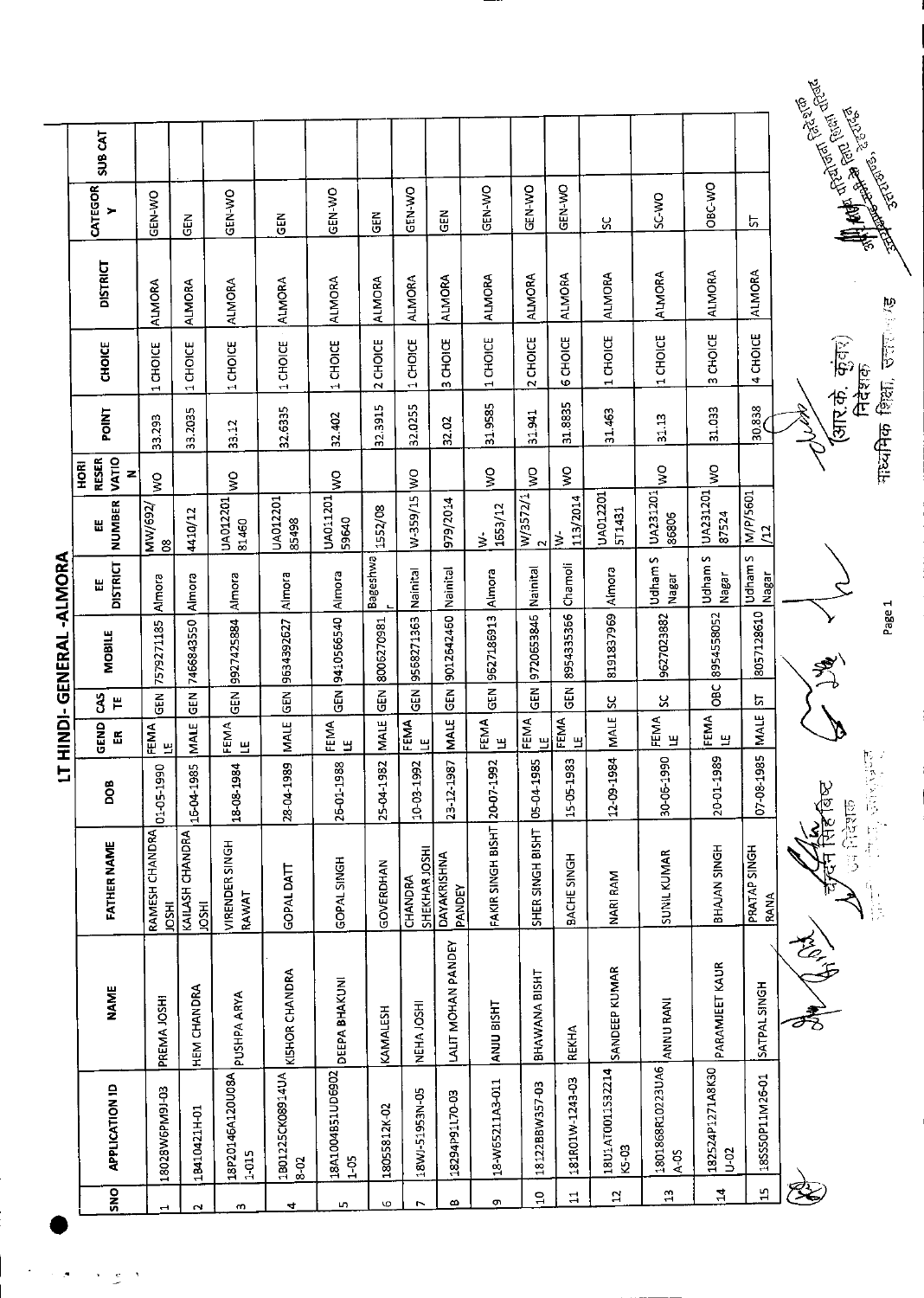|                         | <b>SUB CAT</b>                       | EX-WO                         | B                                                                      |                                                                 |
|-------------------------|--------------------------------------|-------------------------------|------------------------------------------------------------------------|-----------------------------------------------------------------|
|                         | CATEGOR<br>>                         | SC-WO                         | OBC                                                                    |                                                                 |
|                         | <b>DISTRICT</b>                      | <b>ALMORA</b>                 | <b>ALMORA</b>                                                          |                                                                 |
|                         | CHOICE                               | 2 CHOICE                      | <b>6</b> CHOICE                                                        | And Marie Reserve<br><sub>नाट्यी</sub> तक शिला, उत्तराखण्ड<br>- |
|                         | POINT                                | EX, WO 17.6405                | 170205                                                                 | (आर.के. कुंबर)<br>शिरिक                                         |
|                         | VATIO<br><b>RESER</b><br>HORI<br>z   |                               | m                                                                      |                                                                 |
|                         | NUMBER<br>쁪                          | UA121201<br>513121            |                                                                        |                                                                 |
|                         | OISTRICT<br>Ш                        |                               |                                                                        |                                                                 |
| LT HINDI-GENERAL-ALMORA | MOBILE                               | sst9901499 Nainital           | <br> 01-12-1979   MALE   OBC   7302023021   Uttarkashi   868701   <br> |                                                                 |
|                         | Ë                                    | <u>ყ</u>                      |                                                                        |                                                                 |
|                         | GEND CAS<br>$\widetilde{\mathbf{e}}$ | <b>FEMA</b><br>$\overline{=}$ |                                                                        |                                                                 |
|                         | DOB <sub>0</sub>                     | 11-05-1985                    |                                                                        |                                                                 |
|                         | <b>FATHER NAME</b>                   | <b>SADI RAM</b>               | AJAY PAL SINGH                                                         | कदन सि                                                          |
|                         | <b>NAME</b>                          | REKHA ARYA                    | KANDIYAL                                                               | $\widetilde{\widetilde{\mathcal{C}}}$                           |
|                         | APPLICATION ID                       | 18211511RA21U210<br>3A-03     | 1882K070142AU8R1 RAJ PAL SINGH<br>$6 - 51$                             |                                                                 |
|                         | <b>SNO</b>                           | $\frac{16}{11}$               | $\overline{E}$                                                         |                                                                 |
|                         |                                      |                               |                                                                        |                                                                 |

 $\mathbb{Z}^2$ 

 $\ddot{\phantom{0}}$ 

 $\frac{1}{\sqrt{2}}$ 

 $\ddot{\phantom{0}}$ 

Page 2

 $\frac{1}{2}$ 

 $\frac{1}{2}$ 

 $\hat{\mathcal{A}}$ 

 $\mathbb{R}^2$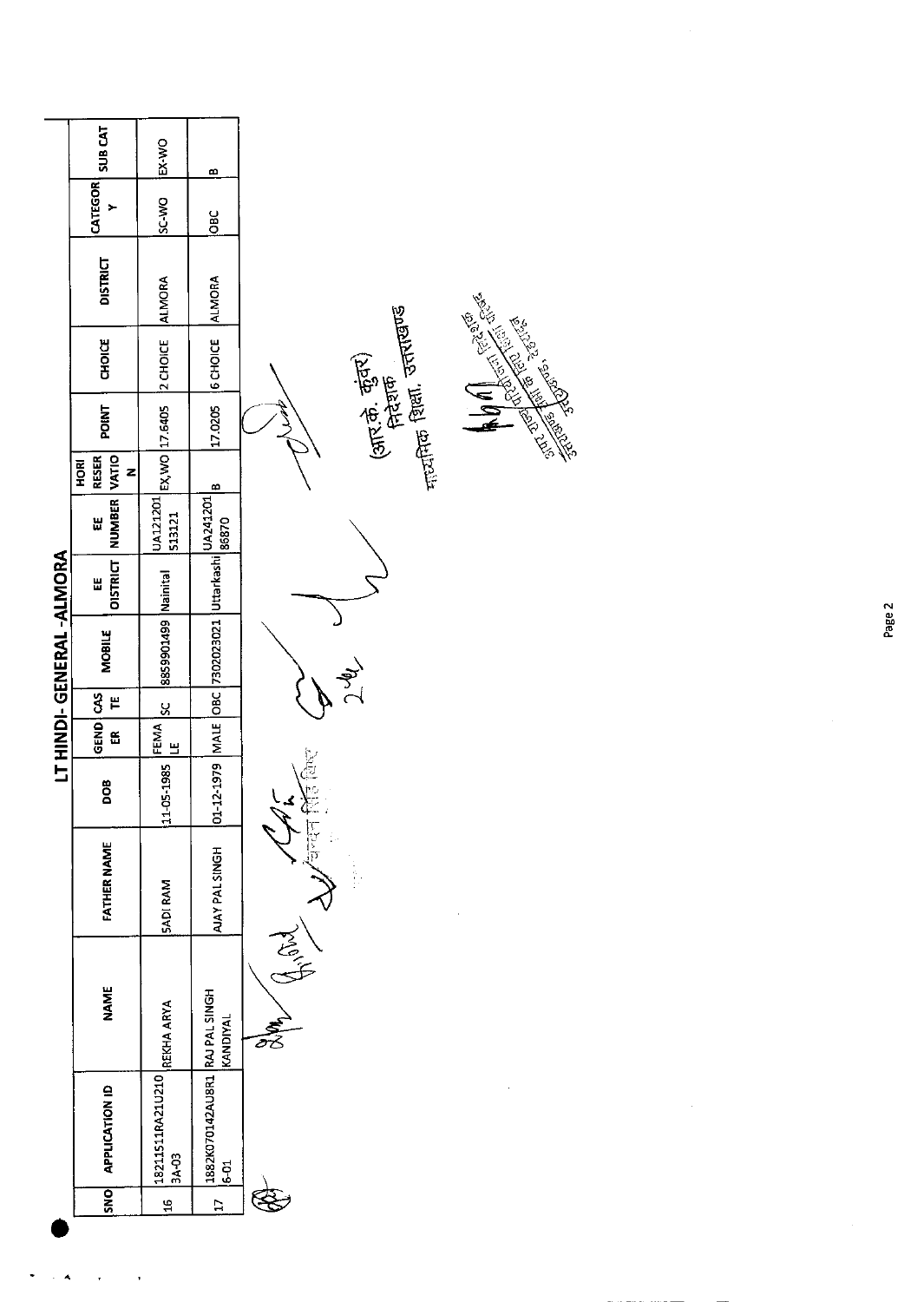|            |                                 |                           |                                 |                        |                  |              | <b>LT HINDI-GENERAL-BAGESHWAR</b> |                      |                   |                                  |         |               |                  |               |                |
|------------|---------------------------------|---------------------------|---------------------------------|------------------------|------------------|--------------|-----------------------------------|----------------------|-------------------|----------------------------------|---------|---------------|------------------|---------------|----------------|
| <b>SNO</b> | <b>APPLICATION ID</b>           | <b>NAME</b>               | <b>FATHER NAME</b>              | DOB                    | <b>GEND</b><br>E | 3<br>٣       | <b>MOBILE</b>                     | <b>DISTRICT</b><br>Ш | NUMBER VATIO<br>띰 | <b>RESER</b><br><b>HORI</b><br>z | POINT   | <b>CHOICE</b> | <b>DISTRICT</b>  | CATEGOR       | <b>SUB CAT</b> |
|            | I0-P06816A81                    | <b>WINAY MOHAN JOSHI</b>  | BHASHKARANAND<br><b>HSOI</b>    | <b>3JAM E661-10-80</b> |                  |              | GEN 9917744178                    | Bageshwa             | 1489/09           |                                  | 33,7705 | 1 CHOICE      | <b>BAGESHWAR</b> | $rac{2}{5}$   |                |
| $\sim$     | 184135K2R40-06                  | RADHA KANDPAL             | RAMESH CHANDRA<br>KANDPAL       | 02-01-1991             | FEMA<br>Ш        |              | GEN   9410774639                  | Bageshwa             | OM   0102/595     |                                  | 33,0765 | 1 CHOICE      | <b>BAGESHWAR</b> | GEN-WO        |                |
| m          | 184126A32RD100U1<br>$rac{1}{2}$ | REKHA DOSAD               | <b>EEWAN SINGH</b>              | 31-08-1992             | FEMA<br>Ш        |              | GEN 3456108048                    | Bageshwa UA021201    | 63143             |                                  | 33.074  | 1 CHOICE      | <b>BAGESHWAR</b> | <b>GEN</b>    |                |
| ₹          | 18G320263K1-06                  | GIRISH CHANDRA<br>KANDPAL | <b>EEVAN CHANDRA</b><br>KANDPAL | 20 06 1987             |                  |              | MALE GEN 9457353986               | Bageshwa             | 332/2016          |                                  | 32.5965 | 1 CHOICE      | <b>BAGESHWAR</b> | 집<br>5        |                |
| m          | 18641PV20W-02                   | VIMALA PANT               | HARI DUTT                       | 25-08-1988             | FEMA<br>Щ        | <b>GEN</b>   | 9557657353 Chamoli                |                      | W-206/14 WO       |                                  | 31.7305 | 5 CHOICE      | <b>BAGESHWAR</b> | <b>ON-NEG</b> |                |
| Φ          | 185S20197J-01                   | <b>JAYDEEP SINGH</b>      | <b>HONIS NAN SINGH</b>          | 01-02-1984             | MALE             | $rac{1}{26}$ | 9720259216 Chamoli                |                      | 1725/09           |                                  | 31.1915 | 6 CHOICE      | BAGESHWAR        | <b>OBC</b>    |                |
| r          | 184141102A-01                   | ASHA                      | <b>GOPAL RAM</b>                | 07-07-1988             | FEMA<br>Щ        | š            | 7830270317                        | Almora               | 141/2014 WO       |                                  | 30.7245 | 2 CHOICE      | <b>BAGESHWAR</b> | <b>OW-3S</b>  |                |
| ∞          | 1822401M11511RO<br>A6U-010      | <b>MOHAN RAM</b>          | HAYAT RAM                       | 10-04-1992 MALE SC     |                  |              | 8954169135                        | Bageshwa UA021201    | 511641            |                                  | 30.678  | 1 CHOICE      | BAGESHWAR        | <u>ي</u>      |                |
|            |                                 | لہے<br>نیم                |                                 | ਬਾਦੀ<br>ਸ਼ਿਲ<br>l      |                  |              |                                   |                      |                   |                                  |         |               |                  |               |                |

 $\frac{1}{2} \sum_{i=1}^{n} \frac{1}{2} \sum_{j=1}^{n} \frac{1}{2} \sum_{j=1}^{n} \frac{1}{2} \sum_{j=1}^{n} \frac{1}{2} \sum_{j=1}^{n} \frac{1}{2} \sum_{j=1}^{n} \frac{1}{2} \sum_{j=1}^{n} \frac{1}{2} \sum_{j=1}^{n} \frac{1}{2} \sum_{j=1}^{n} \frac{1}{2} \sum_{j=1}^{n} \frac{1}{2} \sum_{j=1}^{n} \frac{1}{2} \sum_{j=1}^{n} \frac{1}{2} \sum_{j=1}^{n$  $\ddot{\phantom{0}}$ 

 $\overline{\phantom{a}}$ 



 $\mathbb{R}^2$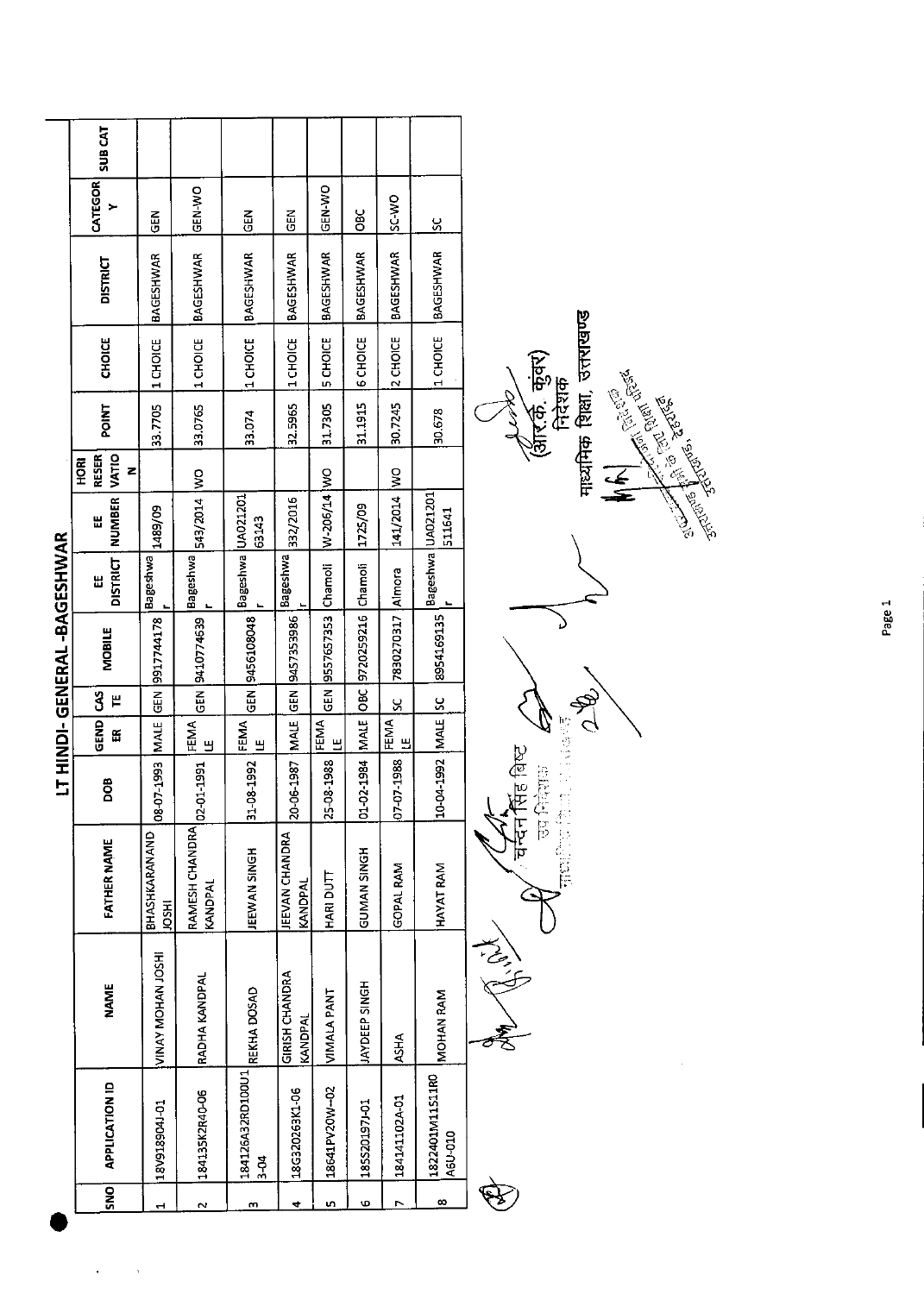|                            | <b>SUBCAT</b>                |                          |                                |                                    |                                  |                       |                              |                                 |                           |                           |                         |                                    |                             |                          | r i,                                                                                                                                  |
|----------------------------|------------------------------|--------------------------|--------------------------------|------------------------------------|----------------------------------|-----------------------|------------------------------|---------------------------------|---------------------------|---------------------------|-------------------------|------------------------------------|-----------------------------|--------------------------|---------------------------------------------------------------------------------------------------------------------------------------|
|                            | CATEGOR<br>>                 | GEN-WO                   | GEN-WO                         | GEN-WO                             | こ<br>19                          | ĞΘ                    | M<br>GEI                     | $\frac{2}{9}$                   | GEN-OBC-<br>$\frac{1}{2}$ | $\tilde{e}$               | <b>GEN-WO</b>           | <b>GEN WO</b>                      | 군<br>영                      | 띥                        | <b>- Tanas</b> 2016<br>Contract Contract Contract Contract Contract Contract Contract Contract Contract Contract Contract Contract Co |
|                            | <b>DISTRICT</b>              | CHAMOLI                  | CHAMOLI                        | CHAMOLI                            | CHAMOLI                          | CHAMOLI               | CHAMOLI                      | CHAMOLI                         | CHAMOLI                   | CHAMOLI                   | <b>CHAMOLI</b>          | CHAMOLI                            | CHAMOLI                     | <b>CHAMOLI</b>           |                                                                                                                                       |
|                            | CHDICE                       | CHOICE<br>H              | 1 CHOICE                       | CHOICE<br>τH,                      | 1 CHOICE                         | CHOICE<br>τH,         | 1 CHOICE                     | 1 CHOICE                        | 1 CHOICE                  | 1 CHOICE                  | 1 CHOICE                | 1 CHOICE                           | 1 CHOICE                    | CHOICE<br>$\blacksquare$ |                                                                                                                                       |
|                            | <b>POINT</b>                 | 3.336                    | 33.1975                        | 32.937                             | 32.658                           | 32.26                 | 32.246                       | 32.2245                         | 32.2065                   | 32.1435                   | 32.1225                 | 32.0455                            | 32.019                      | 31.966                   | माध्यमिक शिक्षा, उत्तराखण्ड<br>(आर.के कुवर)<br>निदेशक<br>R<br>S                                                                       |
|                            | RESER<br>VATIO<br>HORI<br>z  |                          | $\frac{1}{2}$                  | $\frac{8}{5}$                      |                                  |                       |                              |                                 | ş                         |                           | Š                       | $\frac{1}{2}$                      |                             |                          |                                                                                                                                       |
|                            | <b>NUMBER</b><br>쁪           | 44312013<br>$\dot{\geq}$ | 1292/201<br>$\frac{1}{5}$<br>4 | UA031201<br>86352                  | UA031201<br>670                  | 533/2013              | UA031201<br><b>G4852</b>     | 9339/201<br>έ                   | UA031201<br>63444         | UA031201<br>1M3822        | W463/20<br>$\mathbf{r}$ | UA031200<br>7W1100                 | UA031201<br>0987            | ua031201<br>67599        |                                                                                                                                       |
|                            | <b>DISTRICT</b><br>뜺         | Chamoli                  | Chamoli                        | Chamoli                            | Chamoli                          | Chamoli               | Chamoli                      | Chamoli                         | Chamoli                   | Chamoli                   | Chamoli                 | Chamoli                            | Chamoli                     | Chamoli                  |                                                                                                                                       |
| LT HINDI- GENERAL -CHANOLI | <b>MOBILE</b>                | 8954186132               | 9759479992                     | 9917719970                         | 9997335616                       | 9758505557            | 8958499771                   | 8449767384                      | 9627603245                | 9917273598                | 9675343846              | 8394007500                         | 9720953361                  | 8755560185               | Page 1                                                                                                                                |
|                            | Ś<br>$\mathop{\text{H}}$     | $\frac{2}{5}$            | る<br>GU                        | $\tilde{\vec{e}}$                  | $rac{1}{6}$                      | $\frac{2}{9}$         | <b>GEN</b>                   | $\frac{2}{9}$                   | OBC                       | GEN                       | $\frac{2}{9}$           | る<br>GEO                           | GEN                         | GEN                      |                                                                                                                                       |
|                            | GEND<br>$\tilde{\mathbf{r}}$ | <b>FEMA</b><br>LEMA      | FEMA<br>۳                      | FEMA<br>٣                          | <b>MALE</b>                      | <b>MALE</b>           | MALE                         | <b>MALE</b>                     | FEMA<br>꾚                 | MALE                      | <b>FEMA</b><br>LE       | <b>FEMA</b><br>LE                  | MALE                        | MALE                     |                                                                                                                                       |
|                            | BOO                          | 04-12-1990               | 01-07-1991                     | 05-05-1992                         | 05-07-1986                       | 20-07-1987            | 09-1988<br>ģ                 | 07-06-1987                      | 06-05-1989                | 16-07-1985                | 25-02-1988              | 12-11-1986                         | 10-08-1985                  | 02-05-1986               | ly<br><u>Ter</u>                                                                                                                      |
|                            | <b>FATHER NAME</b>           | RANJEET SINGH            | NARENDRA SINGH                 | NANDAN SINGH                       | JAWAR SINGH                      | BACHAN SINGH<br>BISHT | VINOD PRASAD                 | <b>KEDAR SINGH</b>              | SHANKAR SINGH             | DULAB SINGH               | SITAB SINGH             | BABHRUWAHAN<br>SINGH ASWAL<br>VEER | NATTHA SINGH                | BHARAT SINGH             | pomphip for partie<br>उप निदेशा<br>.<br>ho<br>仨                                                                                       |
|                            | <b>NAME</b>                  | KUSUM                    | <b>YOGITA</b>                  | <b>DEEPIKA</b>                     | KESHAR SINGH                     | SANJAY SINGH BISHT    | <b>VIJAY PRASAD</b>          |                                 | <b>HEMVANTI</b>           | DHEERAJ SINGH             | <b>KM ANITA</b>         | DAMAYANTI                          | MANBAR SINGH                | MANOJ SINGH              |                                                                                                                                       |
|                            | <b>APPLICATION ID</b>        | 18K-W31014234-01         | 1821Y1292W-40-D2               | 1802068U2313DA15<br>$\overline{5}$ | 180A6132710SKOU-<br>$\mathbf{5}$ | 18S331325B0-011       | 182A86511003U4PV<br>$2 - 02$ | 1813M9S30921-Y-01 YASHPAL SINGH | 18123H3U14A44006<br>ដ     | 1822SU81DAM3210<br>310-04 | 18K42130AW63-01         | 18320A1U00WD710<br>D1-01           | 1839S7000M8U1A1<br>$2 - 52$ | 18a07S16329u1509<br>N-01 |                                                                                                                                       |
|                            | SNO                          | τ,                       | $\sim$                         | m                                  | $\overline{\mathbf{r}}$          | $\mathbf{v}$          | Φ                            | r                               | ∞                         | m                         | $\Xi$                   | $\Xi$                              | $\mathbf{5}$                | $\mathbf{r}$             |                                                                                                                                       |

 $\sim$ 

 $\frac{1}{\sqrt{2}}$  $\label{eq:1} \frac{1}{2} \sum_{i=1}^n \frac{1}{2} \sum_{j=1}^n \frac{1}{2} \sum_{j=1}^n \frac{1}{2} \sum_{j=1}^n \frac{1}{2} \sum_{j=1}^n \frac{1}{2} \sum_{j=1}^n \frac{1}{2} \sum_{j=1}^n \frac{1}{2} \sum_{j=1}^n \frac{1}{2} \sum_{j=1}^n \frac{1}{2} \sum_{j=1}^n \frac{1}{2} \sum_{j=1}^n \frac{1}{2} \sum_{j=1}^n \frac{1}{2} \sum_{j=1}^n \frac{1}{$ 

 $\frac{1}{2}$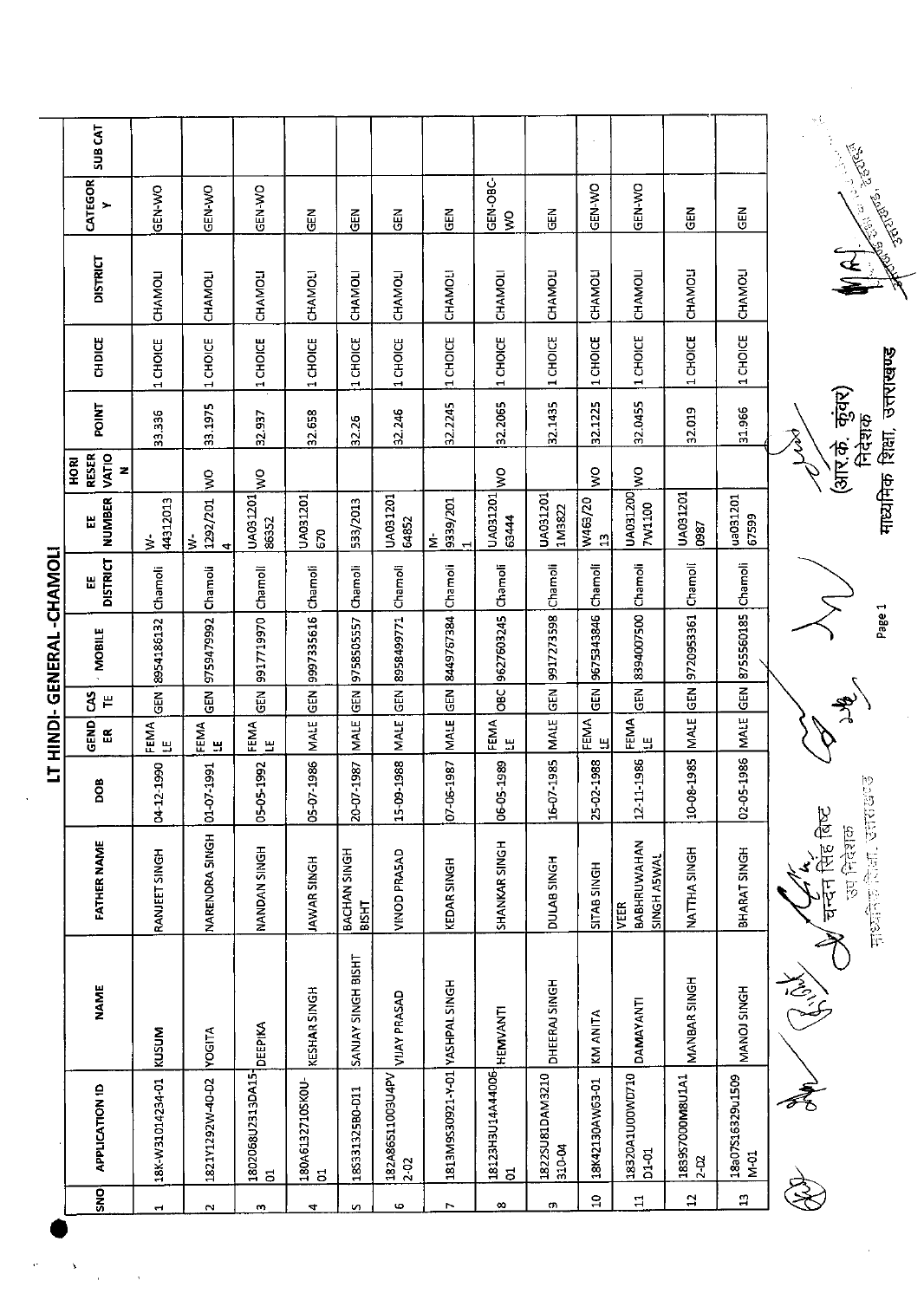|                                                                         |                 |                                                           |            |                              |               | LT HINDI-GENERAL -CHAMOLI |                          |                           |                                    |                          |                         |                 |                                                                      |                    |
|-------------------------------------------------------------------------|-----------------|-----------------------------------------------------------|------------|------------------------------|---------------|---------------------------|--------------------------|---------------------------|------------------------------------|--------------------------|-------------------------|-----------------|----------------------------------------------------------------------|--------------------|
| <b>APPLICATION ID</b>                                                   | <b>NAME</b>     | <b>FATHER NAME</b>                                        | DOB        | GEND<br>$\frac{\alpha}{\mu}$ | ვ<br>٣        | MOBILE                    | <b>DISTRICT</b>          | NUMBER<br>Ш               | VATIO<br><b>RESER</b><br>HORI<br>z | <b>POINT</b>             | CHOICE                  | <b>DISTRICT</b> | CATEGOR<br>>                                                         | SUB <sub>CAT</sub> |
| LALIT PRASAD<br>18A04215311UL45P<br>$1-02$                              |                 | CHANDRAMANI<br>GODIYAL                                    | 05-07-1989 | <b>MALE</b>                  | <b>GEN</b>    | 9639369566                | Pauri                    | UA153201<br>41154         |                                    | 31.96                    | 4 CHOICE                | CHAMOLI         | GEN                                                                  |                    |
| <b>VINAY DEV</b><br>18V0U1A08D311929<br>6-02                            |                 | SHRI KRISHAN<br>SINGH NEGI                                | 31-01-1978 | MALE                         | $\frac{2}{9}$ | 9639325064                | Rudrapray UA191200<br>ΡÖ | 63198                     |                                    | 31.9475                  | 2 CHOICE                | CHAMOLI         | ភូមិ<br>ប                                                            |                    |
| SURENDRA SINGH<br>181561010U19AS32-<br>$\overline{5}$                   |                 | LAKHPAT SINGH                                             | 02-02-1982 | MALE                         | <b>GEN</b>    | 8126772596                | Chamoli                  | UA031201<br>69151         |                                    | 31.9475                  | 1 CHOICE                | <b>CHAMOLI</b>  | 준<br>이                                                               |                    |
| CHATAR SINGH<br>18C923190-01                                            |                 | SUNDAR SINGH                                              | 01-04-1984 | <b>MALE</b>                  | <b>GEN</b>    | 8979895542                | Tehri                    | 2139/09                   |                                    | 31.9255                  | <b>5 CHOICE</b>         | CHAMOU          | 즍                                                                    |                    |
| KAMLESH PRASAD<br>18A71686U8K3P002<br>$\frac{5}{1}$                     |                 | PITAMBER DATT                                             | 16-12-1990 | <b>MALE</b>                  | GEN           | 9634790245                | Chamoli                  | UA031201<br>86687         |                                    | 31.9255                  | 1 CHOICE                | CHAMOLI         | $\tilde{5}$                                                          |                    |
| SANTOSH DUTT<br><b>LEKHWAR</b><br>181529316610-08                       |                 | PITAMBER DUTT                                             | 20-12-1990 | <b>MALE</b>                  | OBC           | 8650028837                | Tehri                    | $\frac{1669/201}{3}$      |                                    | 31.663                   | 2 CHOICE                | CHAMOLI         | ăo                                                                   |                    |
| RAMESH LAL<br>18HOUR79PAM03L2<br>410-03                                 |                 | PANCHMU LAL                                               | 05-06-1989 | <b>MALE</b>                  | X             | 7895461442                | Chamoli                  | UA031200<br><b>7PHM49</b> | ಕ                                  | 31.6585                  | 1 CHOICE                | CHAMOLI         | χ                                                                    |                    |
| 1812420A0851CUN1 CHANDRA BHUSAN<br>NAUTIYAL<br>$2-05$                   |                 | AJAY RAM<br>NAUTIYAL                                      | 24-04-1984 | <b>MALE</b>                  | OBC           | 9557422867                | Uttarkashi               | UA241201<br>01825         |                                    | 31.2945                  | 3 CHOICE                | CHAMOLI         | <b>OBC</b>                                                           |                    |
| <b>ASHA</b><br>182178AU2A731031<br>$\mathbf{z}$                         |                 | ATOL SINGH BISHT                                          | 16-07-1991 | <b>FEMA</b><br>LE H          | OBC           | 7060626689                | Tehri                    | UA211208<br>13737         | ş                                  | 31.259                   | 3 CHOICE                | CHAMOLI         | OBC-WO                                                               |                    |
| 18612B21COM82-01                                                        | BALVEER CHANDRA | SHETAL RAM                                                | 03-07-1987 | <b>MALE</b>                  | S.            | 7302711181                | Chamoli                  | M8621/20<br>12            |                                    | 31.2485                  | 1 CHOICE                | CHAMOLI         | S,                                                                   |                    |
| $\begin{array}{c} \texttt{lassA00V10U21311} \\ \texttt{04} \end{array}$ | VIRENDRA SINGH  | BHARAT SINGH                                              | 15-09-1987 | MALE                         | <b>OBC</b>    | 8126254081                | Pauri                    | UA151201<br>0310          |                                    | 31.219                   | 4 CHOICE                | CHAMOLI         | <b>OBC</b>                                                           |                    |
| MAHESHWARI<br>18370911M20U279<br>$A-01$                                 |                 | <b>MURALI</b>                                             | 27-06-1986 | <b>FEMA</b><br>LE            | OBC           | 9675481033                | Chamoli                  | UA031201<br>77929         | ş                                  | 31.2085                  | <b>CHOICE</b><br>$\sim$ | <b>CHAMOLI</b>  | <b>OBC-WO</b>                                                        |                    |
| GOBARDHAN<br>18101192950UGA06-<br>$\overline{5}$                        |                 | <b>GOKUL DEV</b>                                          | 01-05-1986 | <b>MALE</b>                  | SC            | 8859141099                | Rudrapray UA191201<br>ಇ  | 05096                     |                                    | 30.796                   | 2 CHOICE                | CHAMOLI         | X                                                                    |                    |
| SITAMBARI<br>1811025U13315S9A-<br>8                                     |                 | PAR SINGH                                                 | 15-06-1988 | FEMA<br>쁰                    |               | GEN 8755068819            | Pauri                    | UA151201 DFF, W<br>31395  | ۰                                  | 30.7895                  | 4 CHOICE                | CHAMOLI         | GEN-WO                                                               | Ä                  |
|                                                                         |                 | <b>FERENCE CONTROLLED</b><br><b>THE FARE</b><br>लय निदेशक |            |                              |               | č                         |                          |                           | wyl                                | (आर.के. कुंवर)<br>निदेशक |                         |                 | And Supplied Straits of the Second Straits<br><b>Andrea</b> , agarea | P                  |
|                                                                         |                 |                                                           |            |                              |               |                           |                          |                           |                                    | माध्यमिक भिर्षा व्यक्ता  |                         |                 |                                                                      |                    |

 $\ddot{\phantom{0}}$ 

 $\frac{1}{2}$ 

,

 $\ddot{\phantom{0}}$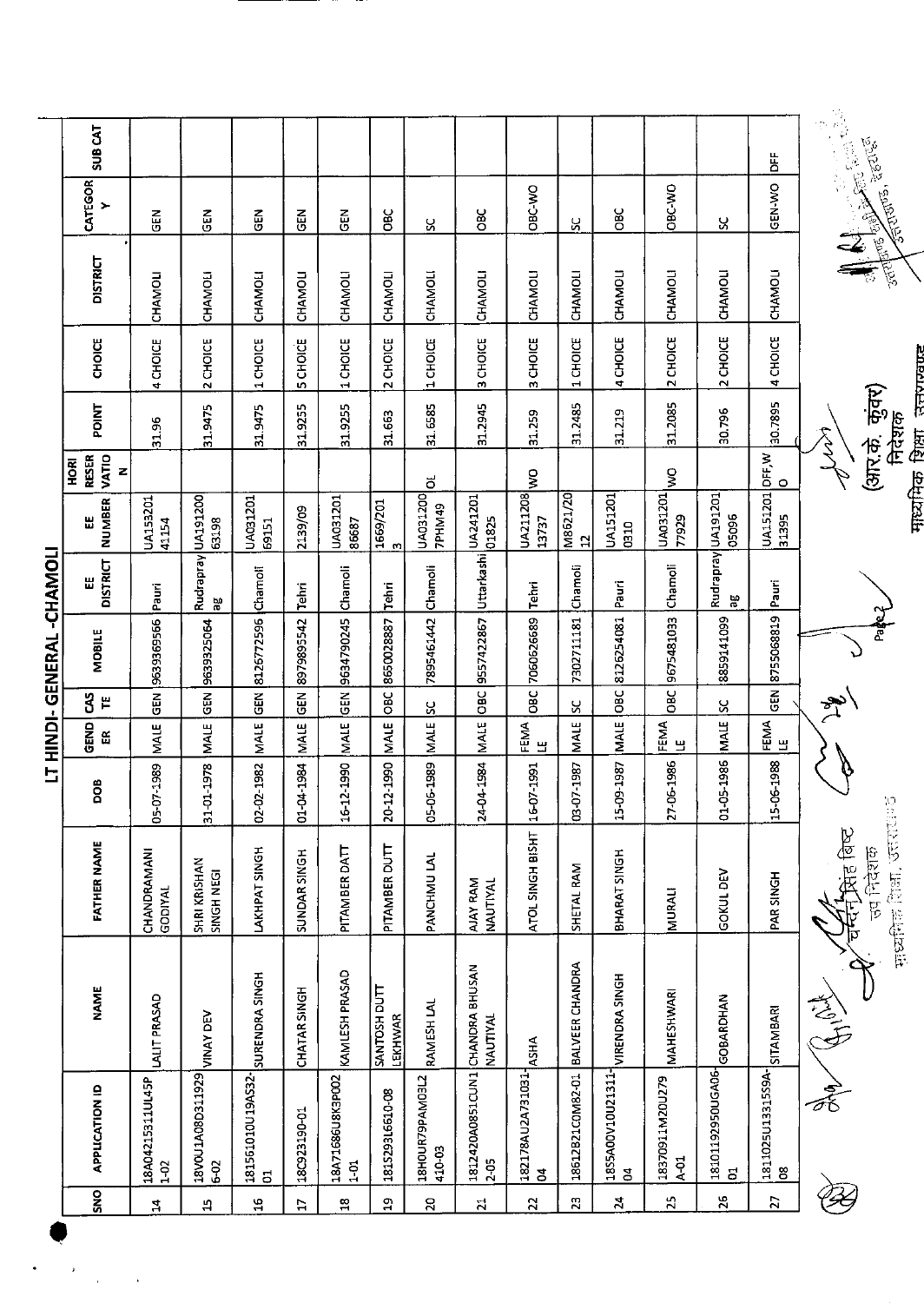|                          | SUB <sub>CAT</sub>        |                    |                            |                                      |                                          | æ                                |                            |                             |
|--------------------------|---------------------------|--------------------|----------------------------|--------------------------------------|------------------------------------------|----------------------------------|----------------------------|-----------------------------|
|                          | CATEGOR                   | ပ္တ                | SC-V <sub>O</sub>          | SC-VIO                               | 52                                       | <b>GEN</b>                       |                            |                             |
|                          | <b>DISTRICT</b>           | CHAMOLI            | CHAMOLI                    | <b>ICHAMOLI</b>                      | CHAMOLI                                  | CHAMOLI                          |                            |                             |
|                          | <b>CHOICE</b>             | 11 CHOICE          | 1 CHOICE                   | 1 CHOICE                             | 1 CHOICE                                 | 2 CHOICE                         |                            |                             |
|                          | <b>POINT</b>              | 30.7755            | 30.653                     | 30.508                               | 29.807                                   | 182545                           | (अंरि.के. कुंवर)<br>निदेशक | माध्यमिक शिक्षा, उत्तराखण्ड |
|                          | <b>RESER</b><br>HORI<br>z |                    |                            |                                      |                                          | Bd.                              |                            |                             |
|                          | NUMBER VATIO<br>Ш         | 8251/12<br>έ       | W 41/14                    | OM DOZTEDYI<br>87821                 | UA031201<br>05330                        | ph20/13                          |                            |                             |
|                          | DISTRICT<br>Ш             |                    |                            |                                      |                                          | Rudrapray<br>$rac{80}{6}$        |                            |                             |
| LT HINDI-GENERAL-CHANOLI | <b>MDBILE</b>             | 8650943304 Chamoli | 7500749765 Chamoli         | 9634654066 Chamoli                   | 9760168840 Chamoli                       | 10-07-1987   MALE GEN 9456303108 |                            |                             |
|                          | š<br>٣                    | $\frac{8}{2}$      | $\frac{8}{2}$              |                                      |                                          |                                  |                            |                             |
|                          | GEND<br>ã                 |                    | FEMA<br>ب<br>س             | Ч                                    |                                          |                                  |                            |                             |
|                          | BOG                       | 15-05-1987 MALE    | 15-07-1987                 | 05-08-1985 FEMA SC                   |                                          |                                  | ंबिस्ट<br>उप निदेशक        | <b>Proprietive</b>          |
|                          | <b>FATHER NAME</b>        | KAMAL LAL          | DILIP CHANDRA<br>$\vec{z}$ | ANAND RAM                            | SHER SINGH RANA   02-06-1987   MALE   5T | SURENDRA SINGH                   | <b>CALLET</b><br>REFERENCE | 中以作寺 (時間)                   |
|                          | <b>NAME</b>               | <b>NINOD LAL</b>   | SEEMA RAJ                  |                                      | <b>VINOD SINGH RANA</b>                  | KULDEEP SINGH                    | Right<br>$\frac{4}{5}$     |                             |
|                          | <b>APPLICATION ID</b>     | 18V15128L-M2-01    | 1891RWS494-01              | ATIMUS POLISTORALIZOUSEL<br><u>ដ</u> | 18VR320135001A0U<br>$3 - 02$             | 183Kp0h21-09                     |                            |                             |
|                          | SNO                       | $\frac{28}{2}$     | $\frac{29}{2}$             | $\frac{8}{20}$                       | $\frac{1}{2}$                            | $\frac{2}{3}$                    |                            |                             |
|                          |                           |                    |                            |                                      |                                          |                                  |                            |                             |

 $\boldsymbol{\beta}$ 

 $\ddot{\phantom{1}}$ 

 $\ddot{\phantom{0}}$ 

 $\label{eq:2.1} \frac{1}{2} \int_{\mathbb{R}^3} \frac{1}{\sqrt{2}} \, \frac{1}{\sqrt{2}} \, \frac{1}{\sqrt{2}} \, \frac{1}{\sqrt{2}} \, \frac{1}{\sqrt{2}} \, \frac{1}{\sqrt{2}} \, \frac{1}{\sqrt{2}} \, \frac{1}{\sqrt{2}} \, \frac{1}{\sqrt{2}} \, \frac{1}{\sqrt{2}} \, \frac{1}{\sqrt{2}} \, \frac{1}{\sqrt{2}} \, \frac{1}{\sqrt{2}} \, \frac{1}{\sqrt{2}} \, \frac{1}{\sqrt{2}} \, \frac{1}{\sqrt{2}} \,$ 

**CONTROLLER STATES REPAIRING STATES REPAIRING STATES STATES STATES STATES STATES STATES STATES STATES STATES S** 

.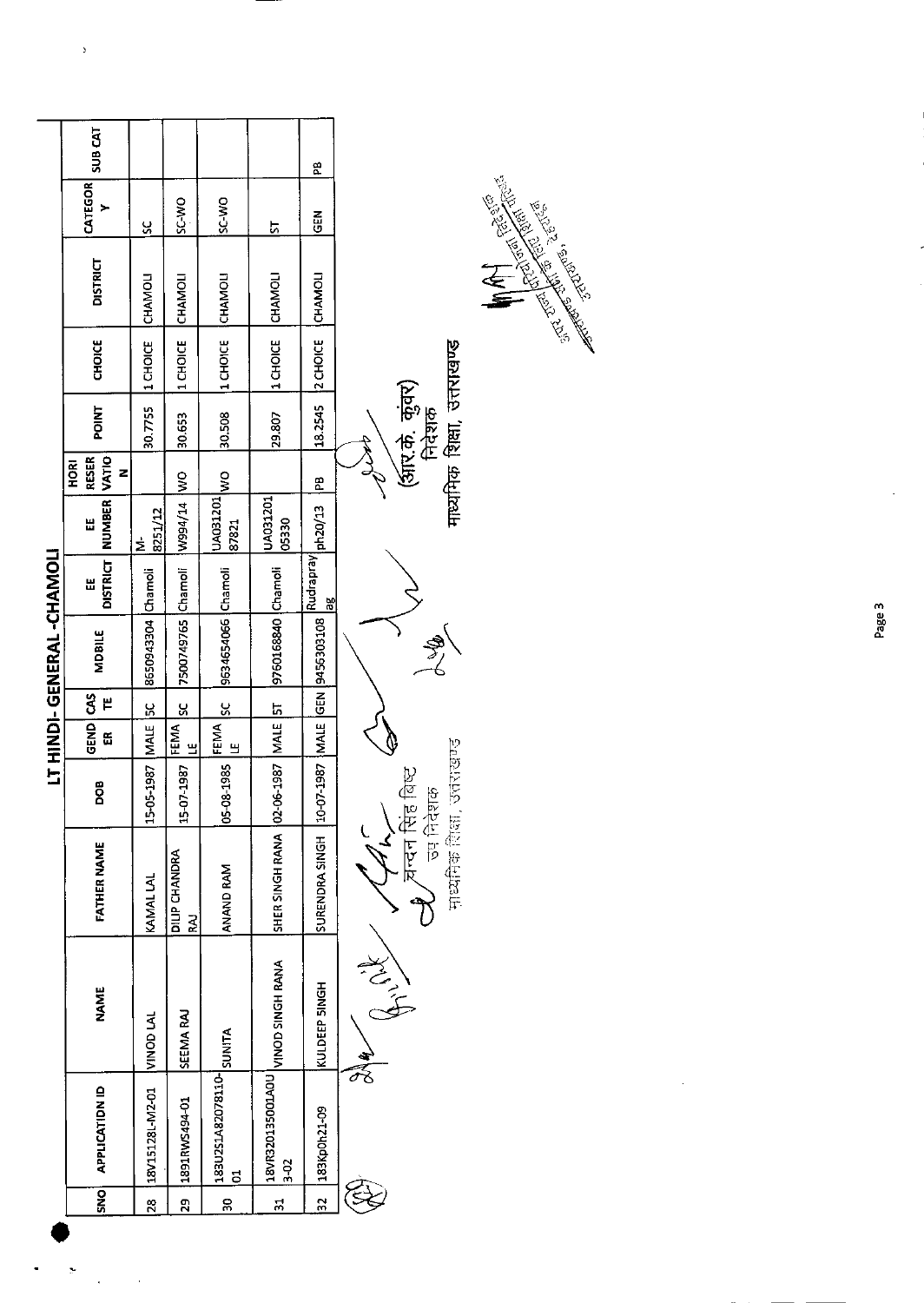|                                   | <b>SUB CAT</b>                  |                                    |                                     |                                   |                                                             |         |
|-----------------------------------|---------------------------------|------------------------------------|-------------------------------------|-----------------------------------|-------------------------------------------------------------|---------|
|                                   | <b>CATEGOR</b>                  | <b>IGEN</b>                        | <b>GEN-WO</b>                       |                                   | $rac{c}{\sqrt{c}}$                                          |         |
|                                   | <b>DISTRICT</b>                 | 32.889 [1 CHOICE CHAMPAWAT         | <b>CHAMPAWAT</b>                    | 31.4735  1 CHOICE  CHAMPAWAT  SC  | CHAMPAWAT                                                   |         |
|                                   | <b>CHOICE</b>                   |                                    | 32.6385 1 CHOICE                    |                                   | 31.2395 5 CHOICE                                            |         |
|                                   | POINT                           |                                    |                                     |                                   |                                                             |         |
|                                   | <b>RESER</b><br><b>ROK</b><br>z |                                    |                                     |                                   |                                                             | $\zeta$ |
|                                   | NUMBER VATIO<br>Ш               | 1207/14                            | 1612167                             | 3/07                              |                                                             |         |
|                                   | <b>DISTRICT</b><br>띮            | Champaw<br>$\vec{a}$               | Champaw UA042201 WO<br>ă            | Champaw  1434/201<br>ă            |                                                             |         |
| <b>LT HINDI-GENERAL-CHAMPAWAT</b> | <b>MOBILE</b>                   | 20-08-1982   MALE GEN   9917738132 | GEN 9720608502                      | 20-07-1989   MALE SC   9917341282 | 102-05-1986   MALE   O8C   9458954141   Uttarkashi   186794 |         |
|                                   | GEND CAS<br>٣                   |                                    |                                     |                                   |                                                             |         |
|                                   | ã                               |                                    | FEMA                                |                                   |                                                             |         |
|                                   | DOB<br>D                        |                                    | 02-02-1989                          |                                   |                                                             |         |
|                                   | FATHER NAME                     | PARMANAND<br>PANERU                | <b>TRILOCHAN</b><br>KHARKWAI        | GOVIND RAM                        | NATTHI SINGH                                                |         |
|                                   | <b>NAME</b>                     | BRIJESH PANERU                     | KIRAN                               | <b>LALIT MOHAN</b>                | RAJPAL SINGH                                                |         |
|                                   | SNO APPLICATION ID              | 18248171PO-02                      | 182A20141U6K7T26<br>$\frac{10}{10}$ | 180L374320M141-                   | 18AU49R21478S206<br>្នុ                                     |         |
|                                   |                                 |                                    |                                     |                                   |                                                             |         |

 $\ddot{\phantom{0}}$ 

 $\ddot{\phantom{0}}$ 

AVE CONTROLLED **RAN** 

B

**>८**८ उस शिक्षक - (क्रू<br>माध्यप्रिक विका, उत्तराधन

**Comes** 

*(आर.के. कुंवर)*<br>निदेशक<br>माध्यमिक शिक्षा, उत्तराखण्ड

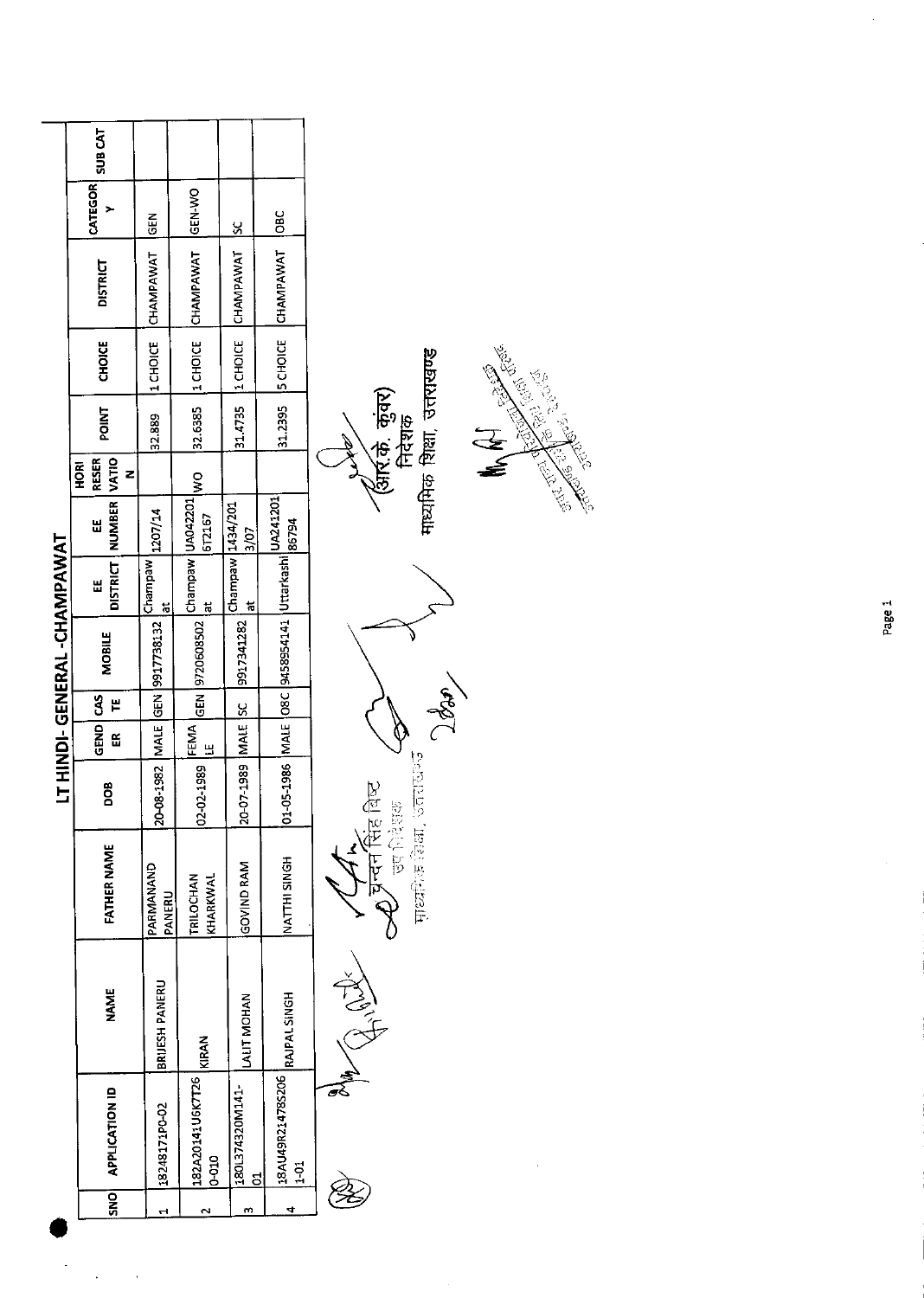| SUB <sub>CAT</sub><br>CATEGOR<br>GEN-OBC<br>GEN-WO<br>GEN-WO<br>≻<br><b>OBC</b><br><b>GEN</b><br>$rac{2}{5}$<br>S.<br><b>DISTRICT</b><br>DEHRADUN<br><b>DEHRADUN</b><br>DEHRADUN<br>DEHRADUN<br>DEHRADUN<br>DEHRADUN<br>DEHRADUN<br>4 CHOICE<br><b>SCHOICE</b><br>2 CHOICE<br>4 CHOICE<br><b>CHOICE</b><br>5 CHOICE<br>5 CHOICE<br>3 CHOICE<br>पहर निक शिक्षा, उत्तराखण्ड<br>31.6855<br>30.4865<br>(अरि.के. कुंवर)<br><b>POINT</b><br>32.1235<br>31.8735<br>31.796<br>31.825<br>31.803<br>निदेशक<br>VATIO<br><b>RESER</b><br>HORI<br>z<br>$\frac{1}{2}$<br>$\frac{1}{2}$<br>$\frac{1}{2}$<br>Rudrapray UA191201<br>MDDN244<br>Uttarkashi L <sup>UA241201</sup><br><b>NUMBER</b><br>80007945<br><b>UKOSEMP</b><br>356/2013<br>3208/014<br>0045/201<br>3992/08<br>62953<br>58068<br>D5/10<br>Ш<br>LT HINDI-GENERAL-DEHRADUN<br>Dehradun<br>Pithoraga<br><b>DISTRICT</b><br>Chamoli<br>GEN 3557865430 Chamoli<br>Ш<br>Tehri<br>$\frac{10}{2}$<br>$\frac{1}{2}$<br>9536683218<br>9997255051<br>GEN 7535054612<br>8006563063<br>9568072780<br>GEN 9759317683<br><b>MOBILE</b><br>$\overline{5}$<br>$rac{1}{65}$<br>$\overline{56}$<br>g<br>H<br><u>ყ</u><br>MALE<br><b>MALE</b><br>GEND<br><b>FEMA</b><br>FEMA<br><b>NALE</b><br><b>NALE</b><br><b>FEMA</b><br>$\tilde{\mathbf{g}}$<br>В<br>$\mathbf{\underline{u}}$<br>$\mathbf{u}$<br>30-06-1986<br>28-07-1985<br>BRIJ MOHAN GOUR 15-05-1991<br>YASHWANT SINGH 22-07-1992<br>01-08-1983<br>03-03-1982<br>14-05-1987<br><b>BOO</b><br>माध्यक्ति (राक्षा एक्स्<br>रिहा बिर<br>उप निदेशक<br><b>FATHER NAME</b><br>CHATAR SINGH<br>KUSHLA NAND<br>RAGHUNATH<br><b>GULAB RAM</b><br>HARIKISHAN<br>$\overline{\Gamma}$<br>NAITHANI<br><b>PUROHIT</b><br><b>SINGH</b><br>AJAY MOHAN GOUR<br>VINEETA PUROHIT<br>SANTOSH KUMAR<br>$\begin{pmatrix} 2 \\ 3 \\ 1 \end{pmatrix}$<br>PRADEEP SINGH<br><b>NAME</b><br>VINOD SINGH<br>ANDANG   GRASGESOLIST.DST.<br>DEEPTI<br>18-162303MP5V-03<br>185040MDDD42N1-<br>18U924221SA51P50<br>1804P4008A5792K0<br>APPLICATION ID<br>180458V3102-012<br>09U001EGM5-07<br>185809329-06<br>$3-03$<br>$\mathbf{S}$<br>g<br>SNO<br>$\triangleright$<br>φ<br>m<br>4.<br>in,<br>$\sim$<br>$\blacksquare$ |  |  |  |  |  |  |
|----------------------------------------------------------------------------------------------------------------------------------------------------------------------------------------------------------------------------------------------------------------------------------------------------------------------------------------------------------------------------------------------------------------------------------------------------------------------------------------------------------------------------------------------------------------------------------------------------------------------------------------------------------------------------------------------------------------------------------------------------------------------------------------------------------------------------------------------------------------------------------------------------------------------------------------------------------------------------------------------------------------------------------------------------------------------------------------------------------------------------------------------------------------------------------------------------------------------------------------------------------------------------------------------------------------------------------------------------------------------------------------------------------------------------------------------------------------------------------------------------------------------------------------------------------------------------------------------------------------------------------------------------------------------------------------------------------------------------------------------------------------------------------------------------------------------------------------------------------------------------------------------------------------------------------------------------------------------------------------------------------------------------------------------------------------------------------------------------------------------------------------------------------------------------|--|--|--|--|--|--|
|                                                                                                                                                                                                                                                                                                                                                                                                                                                                                                                                                                                                                                                                                                                                                                                                                                                                                                                                                                                                                                                                                                                                                                                                                                                                                                                                                                                                                                                                                                                                                                                                                                                                                                                                                                                                                                                                                                                                                                                                                                                                                                                                                                            |  |  |  |  |  |  |
|                                                                                                                                                                                                                                                                                                                                                                                                                                                                                                                                                                                                                                                                                                                                                                                                                                                                                                                                                                                                                                                                                                                                                                                                                                                                                                                                                                                                                                                                                                                                                                                                                                                                                                                                                                                                                                                                                                                                                                                                                                                                                                                                                                            |  |  |  |  |  |  |
|                                                                                                                                                                                                                                                                                                                                                                                                                                                                                                                                                                                                                                                                                                                                                                                                                                                                                                                                                                                                                                                                                                                                                                                                                                                                                                                                                                                                                                                                                                                                                                                                                                                                                                                                                                                                                                                                                                                                                                                                                                                                                                                                                                            |  |  |  |  |  |  |
|                                                                                                                                                                                                                                                                                                                                                                                                                                                                                                                                                                                                                                                                                                                                                                                                                                                                                                                                                                                                                                                                                                                                                                                                                                                                                                                                                                                                                                                                                                                                                                                                                                                                                                                                                                                                                                                                                                                                                                                                                                                                                                                                                                            |  |  |  |  |  |  |
|                                                                                                                                                                                                                                                                                                                                                                                                                                                                                                                                                                                                                                                                                                                                                                                                                                                                                                                                                                                                                                                                                                                                                                                                                                                                                                                                                                                                                                                                                                                                                                                                                                                                                                                                                                                                                                                                                                                                                                                                                                                                                                                                                                            |  |  |  |  |  |  |
|                                                                                                                                                                                                                                                                                                                                                                                                                                                                                                                                                                                                                                                                                                                                                                                                                                                                                                                                                                                                                                                                                                                                                                                                                                                                                                                                                                                                                                                                                                                                                                                                                                                                                                                                                                                                                                                                                                                                                                                                                                                                                                                                                                            |  |  |  |  |  |  |
|                                                                                                                                                                                                                                                                                                                                                                                                                                                                                                                                                                                                                                                                                                                                                                                                                                                                                                                                                                                                                                                                                                                                                                                                                                                                                                                                                                                                                                                                                                                                                                                                                                                                                                                                                                                                                                                                                                                                                                                                                                                                                                                                                                            |  |  |  |  |  |  |
|                                                                                                                                                                                                                                                                                                                                                                                                                                                                                                                                                                                                                                                                                                                                                                                                                                                                                                                                                                                                                                                                                                                                                                                                                                                                                                                                                                                                                                                                                                                                                                                                                                                                                                                                                                                                                                                                                                                                                                                                                                                                                                                                                                            |  |  |  |  |  |  |
|                                                                                                                                                                                                                                                                                                                                                                                                                                                                                                                                                                                                                                                                                                                                                                                                                                                                                                                                                                                                                                                                                                                                                                                                                                                                                                                                                                                                                                                                                                                                                                                                                                                                                                                                                                                                                                                                                                                                                                                                                                                                                                                                                                            |  |  |  |  |  |  |
|                                                                                                                                                                                                                                                                                                                                                                                                                                                                                                                                                                                                                                                                                                                                                                                                                                                                                                                                                                                                                                                                                                                                                                                                                                                                                                                                                                                                                                                                                                                                                                                                                                                                                                                                                                                                                                                                                                                                                                                                                                                                                                                                                                            |  |  |  |  |  |  |
|                                                                                                                                                                                                                                                                                                                                                                                                                                                                                                                                                                                                                                                                                                                                                                                                                                                                                                                                                                                                                                                                                                                                                                                                                                                                                                                                                                                                                                                                                                                                                                                                                                                                                                                                                                                                                                                                                                                                                                                                                                                                                                                                                                            |  |  |  |  |  |  |
|                                                                                                                                                                                                                                                                                                                                                                                                                                                                                                                                                                                                                                                                                                                                                                                                                                                                                                                                                                                                                                                                                                                                                                                                                                                                                                                                                                                                                                                                                                                                                                                                                                                                                                                                                                                                                                                                                                                                                                                                                                                                                                                                                                            |  |  |  |  |  |  |
|                                                                                                                                                                                                                                                                                                                                                                                                                                                                                                                                                                                                                                                                                                                                                                                                                                                                                                                                                                                                                                                                                                                                                                                                                                                                                                                                                                                                                                                                                                                                                                                                                                                                                                                                                                                                                                                                                                                                                                                                                                                                                                                                                                            |  |  |  |  |  |  |
|                                                                                                                                                                                                                                                                                                                                                                                                                                                                                                                                                                                                                                                                                                                                                                                                                                                                                                                                                                                                                                                                                                                                                                                                                                                                                                                                                                                                                                                                                                                                                                                                                                                                                                                                                                                                                                                                                                                                                                                                                                                                                                                                                                            |  |  |  |  |  |  |
|                                                                                                                                                                                                                                                                                                                                                                                                                                                                                                                                                                                                                                                                                                                                                                                                                                                                                                                                                                                                                                                                                                                                                                                                                                                                                                                                                                                                                                                                                                                                                                                                                                                                                                                                                                                                                                                                                                                                                                                                                                                                                                                                                                            |  |  |  |  |  |  |
|                                                                                                                                                                                                                                                                                                                                                                                                                                                                                                                                                                                                                                                                                                                                                                                                                                                                                                                                                                                                                                                                                                                                                                                                                                                                                                                                                                                                                                                                                                                                                                                                                                                                                                                                                                                                                                                                                                                                                                                                                                                                                                                                                                            |  |  |  |  |  |  |
|                                                                                                                                                                                                                                                                                                                                                                                                                                                                                                                                                                                                                                                                                                                                                                                                                                                                                                                                                                                                                                                                                                                                                                                                                                                                                                                                                                                                                                                                                                                                                                                                                                                                                                                                                                                                                                                                                                                                                                                                                                                                                                                                                                            |  |  |  |  |  |  |
|                                                                                                                                                                                                                                                                                                                                                                                                                                                                                                                                                                                                                                                                                                                                                                                                                                                                                                                                                                                                                                                                                                                                                                                                                                                                                                                                                                                                                                                                                                                                                                                                                                                                                                                                                                                                                                                                                                                                                                                                                                                                                                                                                                            |  |  |  |  |  |  |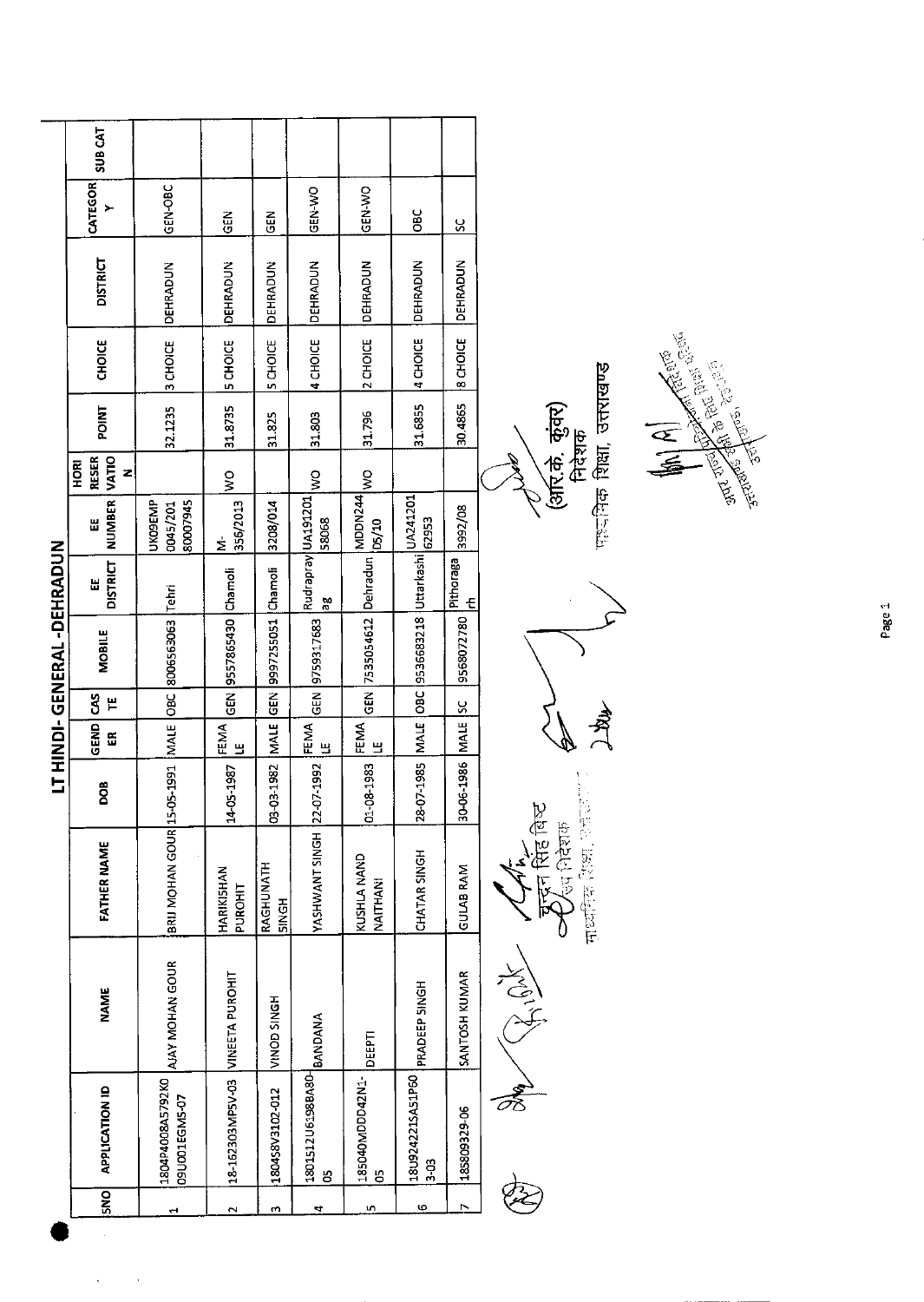|                          |                                                |                           |                           |                    |                                     |             | LT HINDI-GENERAL-HARIDWAR                                 |                      |                          |                                    |              |                  |                 |                         |                |
|--------------------------|------------------------------------------------|---------------------------|---------------------------|--------------------|-------------------------------------|-------------|-----------------------------------------------------------|----------------------|--------------------------|------------------------------------|--------------|------------------|-----------------|-------------------------|----------------|
| <b>SNO</b>               | <b>APPLICATION ID</b>                          | <b>NAME</b>               | <b>FATHER NAME</b>        | BOO                | GEND CAS<br>E                       | ٣           | <b>MOBILE</b>                                             | <b>DISTRICT</b><br>Ш | NUMBER<br>뜺              | VATIO<br>RESER<br><b>HORI</b><br>z | <b>POINT</b> | <b>CHOICE</b>    | <b>DISTRICT</b> | <b>CATEGOR</b>          | <b>SUB CAT</b> |
|                          | <b>185U83001A926AV31<br/>ANCHAL VERMA</b><br>Z |                           | <b>BHARATVIR</b>          | 12-11-1991         | FEMA <sup></sup><br>브               |             | OBC 7830047249 Haridwar                                   |                      | UA093201<br>6385         | $\frac{1}{2}$                      | 33.3005      | 1 CHOICE         | <b>HARIDWAR</b> | <b>GEN-OBC</b><br>Ş     |                |
| $\overline{\phantom{0}}$ | 1873S-1101W2-03                                | <b>SAPNA</b>              | DHARM PAL SINGH           | 19-01-1991         | FEMA  <br>Ч                         | $rac{5}{5}$ | 9012331637 Haridwar                                       |                      | 131/2017<br>$\dot{\geq}$ | ş                                  | 31.885       | 1 CHOICE         | HARIDWAR        | GEN-SC<br>$\frac{8}{2}$ |                |
| m                        | 18D35674111-01                                 | SUNEETA DHOUDNIYAL PRASAD | VISHVESHVAR<br>DHOUDNIYAL | 05-07-1988         | FEMA <sup>1</sup><br>$\overline{a}$ |             | GEN 9837274165 Haridwar 13671/14 WO                       |                      |                          |                                    | 31.871       | <b>Z</b> CHOICE  | <b>HARIDWAR</b> | GEN-WO                  |                |
| 4                        | 180M10U2K02108A<br>494-01                      | MAHESH KUMAR              | <b>VIJAY KRISHANA</b>     |                    |                                     |             | 05-04-1981  MALE  OBC  9410522484  Uttarkashi   10A241200 |                      | 1901480                  |                                    |              | 31.6615 4 CHOICE | <b>HARIDWAR</b> | $rac{1}{2}$             |                |
| ۱                        | 18705UR0AK924131 RAKESH KUMAR<br>$5-02$        |                           | KALI RAM                  | 05-05-1980 MALE SC |                                     |             | 9927053930 Haridwar                                       |                      | UA091201<br>73545        |                                    | 30.5965      | 1 CHOICE         | <b>HARIDWAR</b> | <u>ყ</u>                |                |
|                          |                                                | JA<br>C                   |                           |                    |                                     |             |                                                           |                      |                          |                                    |              |                  |                 |                         |                |

 $\geq 2$  $\frac{1}{2}$   $\frac{1}{2}$   $\frac{1}{2}$   $\frac{1}{2}$   $\frac{1}{2}$   $\frac{1}{2}$   $\frac{1}{2}$   $\frac{1}{2}$   $\frac{1}{2}$   $\frac{1}{2}$   $\frac{1}{2}$   $\frac{1}{2}$   $\frac{1}{2}$   $\frac{1}{2}$   $\frac{1}{2}$   $\frac{1}{2}$   $\frac{1}{2}$   $\frac{1}{2}$   $\frac{1}{2}$   $\frac{1}{2}$   $\frac{1}{2}$   $\frac{1}{2}$  7 चन्दन सिंह बिष्ट<br>7 जिल्लाक  $\sum_{i}$  $\sum_{i=1}^{\infty}$ offer Control

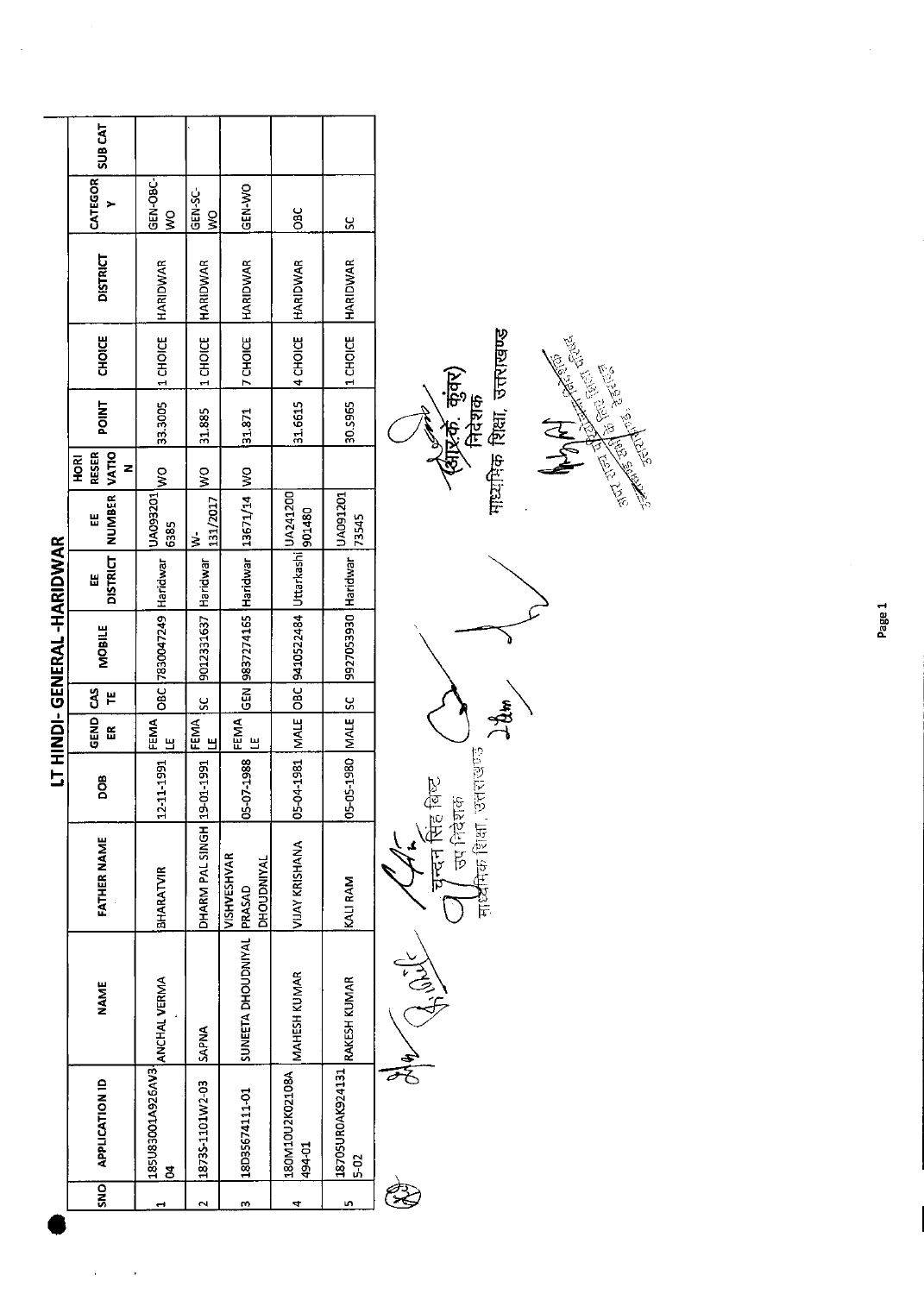|                            | <b>SUB CAT</b>                            |                         |                 |                              |                                   |                                |                          |                                     |                                     |                                  |                                                          |
|----------------------------|-------------------------------------------|-------------------------|-----------------|------------------------------|-----------------------------------|--------------------------------|--------------------------|-------------------------------------|-------------------------------------|----------------------------------|----------------------------------------------------------|
|                            | CATEGOR<br>$\rightarrow$                  | GEN-WO                  | <b>GEN</b>      | $\tilde{e}$                  | GEN-OBC-<br>$\mathop{\mathsf{S}}$ | GEN-WO                         | GEN-SC-<br>$\frac{8}{5}$ | OBC-WO                              | X                                   | SC-WO                            |                                                          |
|                            | <b>DISTRICT</b>                           | NAINITAL                | NAINITAL        | NAINITAL                     | NAINITAL                          | NAINITAL                       | NAINITAL                 | NAINITAL                            | NAINITAL                            | NAINITAL                         |                                                          |
|                            | <b>CHOICE</b>                             | 1 CHOICE                | 1 CHOICE        | 1 CHOICE                     | 1 CHOICE                          | 2 CHOICE                       | 1 CHOICE                 | 1 CHOICE                            | 1 CHOICE                            | 3 CHOICE                         |                                                          |
|                            | <b>POINT</b>                              | 33.991                  | 32.605          | 32.5455                      | 32.4135                           | 32.31                          | 32.1745                  | 31.1655                             | 30.8825                             | 30.604                           | माध्यमिक शिक्षा, उत्तराखण्ड<br>(अंरि.के कुंवर)<br>निदेशक |
|                            | <b>VATIO</b><br><b>RESER</b><br>HORI<br>z | $\circ$                 |                 |                              | Ş                                 | Š                              | $\frac{8}{3}$            | $\frac{8}{2}$                       |                                     | $\frac{1}{2}$                    |                                                          |
|                            | NUMBER<br>Ш                               | W/3366/1 DFF, W<br>4    | 1525/13         | 7747/201<br>4                | W/3776/1<br>4                     | X/Ferr/M<br>014                | UA122201<br>83834        | UA141201<br>56481                   | M/P1728<br>5/2012                   | Champaw UA042201<br>15901        | Read of the Court British                                |
|                            | <b>DISTRICT</b><br>溫                      | Nainital                | Nainital        | Udham S<br>Nagar             | Namital                           | Udham S<br>Nagar               | Nainital                 | Pithoraga<br>E                      | Udliam <sub>5</sub><br><b>Nagar</b> | $\ddot{a}$                       |                                                          |
| LT HINDI-GENERAL -NAINITAL | <b>MOBILE</b>                             | GEN 7500899295          | 7351665058      | 7906256155                   | 7617751061                        | 8477994272                     | 9675749064               | 8476844885                          | 9456321775                          | 7252034613                       |                                                          |
|                            | š<br>$\mathbf{H}$                         |                         | <b>GEN</b>      | GEN                          | $rac{}{0}$                        | <b>GEN</b>                     | S,                       | $rac{1}{28}$                        | š                                   | $\frac{5}{5}$                    |                                                          |
|                            | GEND<br>ER                                | FEMA<br>Щ               | <b>MALE</b>     | MALE                         | <b>FEMA</b><br>LEMA               | FEMA<br>LE<br>LE               | <b>FEMA</b><br>LE        | FEMA<br>Е                           | <b>MALE</b>                         | <b>FEMA</b>                      |                                                          |
|                            | <b>BOO</b>                                | 14-07-1985              | 20-07-1986      | 02-03-1986                   |                                   | 15-11-1990                     | 28-06-1989               | 28-08-1988                          | 01-07-1991                          | 04-06-1991                       | <b>KIGPO</b><br>Þ,                                       |
|                            | <b>FATHER NAME</b>                        | GANESH SINGH<br>KIRAULA | MADHUSUDAN      | SHASHI KANT<br><b>TIWARI</b> | RAM KISHOR SONI 28-04-1985        | KHUSHAL SINGH<br>FARTYAL       | HARISH RAM               | <b>GOPAL SINGH</b>                  | <b>OM PRAKASH</b><br>SINGH          | JAGDISH PRASAD                   | 可以使用的<br>न्न्दन सिंह कि<br><b>Between</b>                |
|                            | <b>NAME</b>                               | <b>VANDANA KIRAULA</b>  | KAILASH CHANDRA | SHIV KUMAR TIWARI            | SNEHLATA SWARNKAR                 |                                | KIRAN ARYA               | BHAGWATI                            | SANDEEP KUMAR<br><b>SINGH</b>       | SANGEETA                         | <b>Killy City</b>                                        |
|                            | <b>APPLICATION ID</b>                     | 18K61346VW3-05          | 18213KC551-01   | 18477471T250-01              | 18154377W65-02                    | 1891R74230F7W-06 REKHA FARTYAL | 1881823U3KA4210A<br>2-02 | 18512840U461B1A1-<br>$\overline{5}$ | 18S201S7PM22851-<br>$\overline{5}$  | 1815501U20201A49-<br>$\mathbf S$ |                                                          |
|                            | SNO                                       | $\mathbf{r}$            | $\sim$          | $\omega$                     | $\blacktriangleleft$              | Lη,                            | Φ                        | r,                                  | $\infty$                            | ø                                |                                                          |

 $\label{eq:2} \frac{1}{2} \left( \frac{1}{2} \right)^2 \frac{1}{2} \frac{1}{2} \left( \frac{1}{2} \right)^2$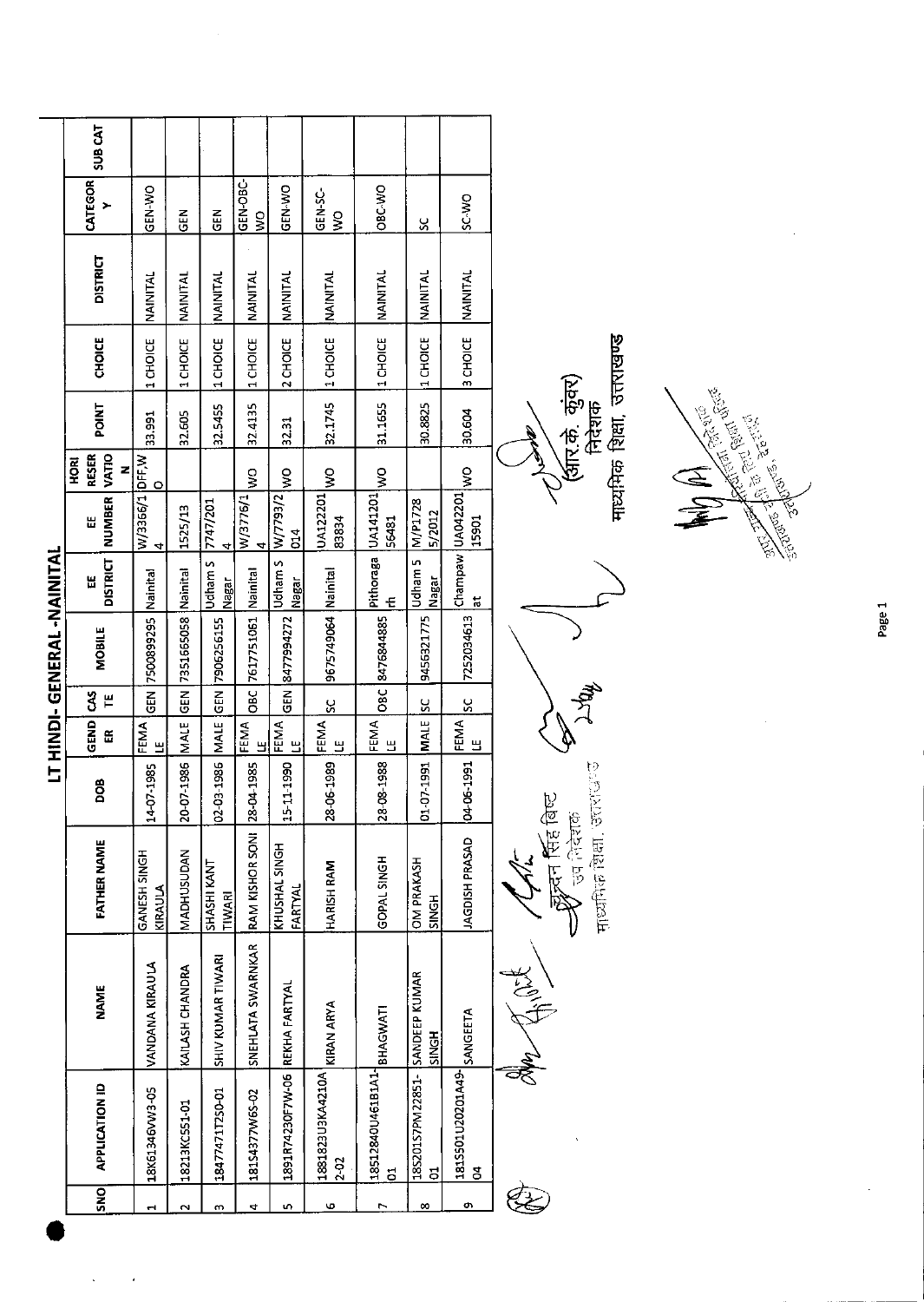| <b>SUB CAT</b>         |                          |                                                                                  |                                                                                    |                                                                                            |                                                                                              |                                                                                              |                                                                      |                                                                                          |                                                                                |                                                                |                             |                                                       |                                         |                      |                                              |
|------------------------|--------------------------|----------------------------------------------------------------------------------|------------------------------------------------------------------------------------|--------------------------------------------------------------------------------------------|----------------------------------------------------------------------------------------------|----------------------------------------------------------------------------------------------|----------------------------------------------------------------------|------------------------------------------------------------------------------------------|--------------------------------------------------------------------------------|----------------------------------------------------------------|-----------------------------|-------------------------------------------------------|-----------------------------------------|----------------------|----------------------------------------------|
| CATEGOR<br>≻           | <b>OW-N3S</b>            | GEN-WO                                                                           | GEN-WO                                                                             | <b>GEN-WO</b>                                                                              | $\frac{z}{9}$                                                                                | <b>GEN-WO</b>                                                                                | <b>GEN</b>                                                           | GEN                                                                                      | GEN-OBC                                                                        | GEN                                                            | <b>GEN-WO</b>               | <b>GEN-WO</b>                                         | GEN-OBC                                 | 즶                    | <b>COULED</b>                                |
| <b>DISTRICT</b>        | PAURI                    | PAURI                                                                            | PAURI                                                                              | PAURI                                                                                      | PAURI                                                                                        | PAURI                                                                                        | PAURI                                                                | PAURI                                                                                    | PAURI                                                                          | PAURI                                                          | PAURI                       | PAURI                                                 | PAURI                                   | PAURI                | $\frac{7}{2}$                                |
| <b>CHOICE</b>          | 1 CHOICE                 | 1 CHOICE                                                                         | 1 CHOICE                                                                           | 1 CHOICE                                                                                   | 1 CHOICE                                                                                     | 1 CHOICE                                                                                     | CHOICE<br>$\blacksquare$                                             | 1 CHOICE                                                                                 | 2 CHOICE                                                                       | 2 CHOICE                                                       | 1 CHOICE                    | 1 CHOICE                                              | 1 CHOICE                                | 1 CHOICE             |                                              |
| <b>POINT</b>           | 33.528                   | 33.4165                                                                          | 33.2055                                                                            | 32.7115                                                                                    | 32.5205                                                                                      | 32.4945                                                                                      | 32.491                                                               | 32.3655                                                                                  | 32.161                                                                         | 32.116                                                         | 32.0975                     | 32.0855                                               | 32.059                                  | 32.042               | (अार.के. कुंवर)<br>$\hat{t}$<br>الا<br>أينكم |
| <b>PORT</b><br>z       | ş                        | ş                                                                                | $\frac{1}{3}$                                                                      | Ş                                                                                          |                                                                                              | Š                                                                                            |                                                                      |                                                                                          |                                                                                |                                                                |                             | ş                                                     |                                         |                      |                                              |
| <b>NUMBER</b><br>Ш     | <b>UA151201</b><br>7718  | UA092201<br>613                                                                  | UA151201<br>01405                                                                  | UA152201<br>7850                                                                           | <b>UA152201</b><br>31511                                                                     | UA152201<br>48388                                                                            | Ua152201<br>47901                                                    | UA152201<br>205399                                                                       | UA211201<br>88421                                                              | 4082                                                           | UA151201<br>41667           | UA152201<br>73910                                     | 3107/12                                 | UA152201<br>00275    |                                              |
| <b>DISTRICT</b><br>Н   | Pauri                    | Haridwar                                                                         | Pauri                                                                              | Pauri                                                                                      |                                                                                              | Pauri                                                                                        | Pauri                                                                | Pauri                                                                                    | Tehn                                                                           | Tehri                                                          | Pauri                       | Pauri                                                 | Pauri                                   | Pauri                |                                              |
| MOBILE                 |                          |                                                                                  |                                                                                    |                                                                                            |                                                                                              |                                                                                              |                                                                      |                                                                                          |                                                                                |                                                                |                             |                                                       |                                         |                      | Page 1                                       |
| g<br>$\mu$             |                          |                                                                                  |                                                                                    |                                                                                            |                                                                                              |                                                                                              |                                                                      |                                                                                          |                                                                                | <b>GEN</b>                                                     | <b>GEN</b>                  | ĞΕ<br>Ο                                               | ОBC                                     | <b>GEN</b>           | $\tilde{\mathbf{z}}$                         |
| GEND<br>$\mathfrak{S}$ |                          | ப                                                                                |                                                                                    |                                                                                            |                                                                                              |                                                                                              |                                                                      |                                                                                          |                                                                                |                                                                |                             |                                                       | <b>MALE</b>                             | MALE                 |                                              |
| <b>BOD</b>             | 990                      | 990                                                                              | 987                                                                                | 987                                                                                        | 990                                                                                          | 50<br>$15 - 07 - 1$                                                                          | 990<br>22-04-1                                                       | 989<br>29-01-1                                                                           | 982<br>20-10-1                                                                 | 990<br>01-07-1                                                 | 984                         | 15-10-1987                                            | 1988<br>15-08-1                         | 587<br>$12 - 05 - 1$ |                                              |
| <b>FATHER NAME</b>     | LAXMI PRASAD             | VINOD CHANDRA<br>MAINDOUA                                                        | PRAKASH SINGH<br>RAWAT                                                             | <b>JAYKRIT SINGH</b><br>RAWAT                                                              | DINESH CHANDRA                                                                               | BIRENDRA SINGH<br><b>TOMAR</b>                                                               |                                                                      | DILBAR SINGH                                                                             | SATYA PRASAD                                                                   | <b>JAGDAMBA</b><br>PRASAD                                      | VIRENDRA PRASAD<br>NAUDIYAL | <b>JAGAT SINGH</b>                                    | <b>GHANANAND</b><br>CHAMOLI             | KANTA PRASAD         | Spisover, URP BettsH<br>ℤ<br>िदशल<br>一切      |
| <b>NAME</b>            | RASHMI                   | MEENAKSHI                                                                        | PINKI NEGI                                                                         | <b>POOJA</b>                                                                               | SUBHASH CHANDRA                                                                              | <b>SEEMA</b>                                                                                 | PRASHANT BADOLA                                                      | <b>GUSAIN</b>                                                                            | KESHWA NAND                                                                    | ARVIND PALIWAL                                                 | VINITA KEMNI                | KM KUSUM                                              | MAHESH CHAMOLI                          | <b>DINKAR</b>        | <b>ASSET</b>                                 |
| <b>APPLICATION ID</b>  |                          |                                                                                  |                                                                                    |                                                                                            |                                                                                              |                                                                                              |                                                                      |                                                                                          |                                                                                | 18P802A4-03                                                    | 1842S1616A0U17K1            | 189110K2K3125UA0                                      | 18C310127M-04                           |                      |                                              |
| <b>SNO</b>             | $\overline{\phantom{0}}$ | $\mathbf{\Omega}$                                                                | m                                                                                  | ₹.                                                                                         | m                                                                                            | 6                                                                                            | r                                                                    | œ                                                                                        | o۱                                                                             | $\frac{1}{2}$                                                  | $\frac{1}{11}$              | $\mathbf{a}$                                          | $\mathfrak{D}$                          | $\mathbf{z}$         |                                              |
|                        | VATIO<br><b>RESER</b>    | 7409519948<br>$\overline{6E}$<br>FEMA<br>பூ<br>05-07-19<br>1817270U8A1S1R1-<br>Ξ | 8755025200<br>$\tilde{5}$<br>FEMA<br>12-06-19<br>1816U12M9A3002-<br>$\overline{5}$ | 9411124146<br>$\overline{5}$<br>נב<br>גבוא<br>$15 - 05 - 11$<br>185A21P41015NU00<br>$1-07$ | 9758243736<br><b>NBO</b><br>FEMA<br>Le<br>$12 - 12 - 1!$<br>181A287U0512SP0-<br>$\mathbf{g}$ | Pauri<br>7248778750<br>$\tilde{a}$<br><b>MALE</b><br>$02.04 - 1$<br>18A1521312101CSU<br>5-03 | 9456521035<br>$\frac{2}{5}$<br>FEMA<br>۳<br>182A35154102888U-<br>010 | 7055935738<br>GEN<br><b>MALE</b><br>ASAMBER DUTT<br>BADOLA<br>18021U70541aBP19<br>$-0.5$ | 8535041045<br>$rac{5}{10}$<br>MALE<br>182209G3U55RA921 RAVINDRA SINGH<br>D1-06 | 9557265550<br>OBC<br><b>MALE</b><br>181A81222K108N4U<br>$1-01$ | 9758345350<br>MALE          | 8745859586<br>HEMA<br>1日<br>10-07-1<br>5 <sup>1</sup> | 9568612759<br><b>FEMA</b><br>LE<br>7-02 | 8449268326           | 8979661975<br>18202U01A2D57051-<br>[01       |

 $\label{eq:2} \frac{d\mathbf{r}}{dt} = \frac{1}{2} \mathbf{r} \frac{\partial \mathbf{r}}{\partial \mathbf{r}}$ 

 $\hat{\mathbf{r}}$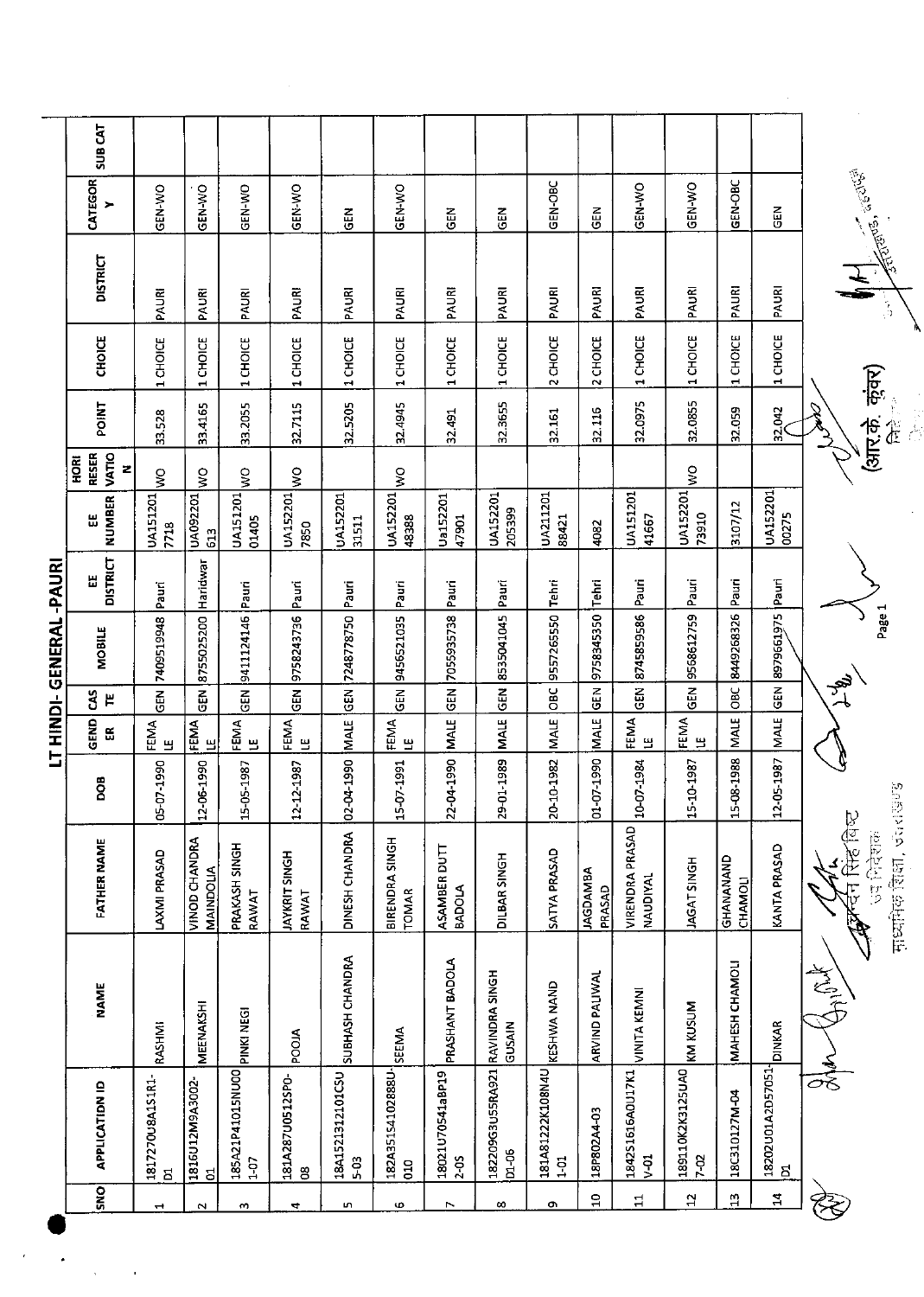|                |                                           |                                   |                                                                          |               |                                  |                  | LT HINDI- GENERAL -PAURI |                                           |                          |                                  |                                                         |                                    |                                                                             |              |                |
|----------------|-------------------------------------------|-----------------------------------|--------------------------------------------------------------------------|---------------|----------------------------------|------------------|--------------------------|-------------------------------------------|--------------------------|----------------------------------|---------------------------------------------------------|------------------------------------|-----------------------------------------------------------------------------|--------------|----------------|
| <b>DNS</b>     | <b>APPLICATION ID</b>                     | <b>NAME</b>                       | <b>FATHER NAME</b>                                                       | BOO           | GEND<br>$\widetilde{\mathbb{E}}$ | $3^{\circ}$<br>쁱 | <b>MOBILE</b>            | <b>DISTRICT</b><br>뿝                      | <b>NUMBER</b><br>Ш       | RESER<br>VATIO<br><b>BE</b><br>z | POINT                                                   | CHOICE                             | <b>DISTRICT</b>                                                             | CATEGOR<br>> | <b>SUB CAT</b> |
| 5ì             | 1BA5212211684U0R<br>$T-05$                | <b>RUCHI THAPLIYAL</b>            | PRASAD THAPLIYAL 30-D6-1989<br>BHAGWATI                                  |               | FEMA<br>필                        |                  | GEN 7078100821           | Pauri                                     | <b>UA152201</b><br>62841 | $\frac{1}{2}$                    | 32.027                                                  | 2 CHOICE                           | PAURI                                                                       | GEN-WO       |                |
| ă              | 18DU50D2146261A1-<br>$\overline{5}$       | DEEPAK CHANDRA                    | TEEXARAM RATURI 02-10-1990                                               |               | MALE                             | $rac{c}{\sigma}$ | 8979523978               | Tehn                                      | UA211201<br>64065/       |                                  | 32.012                                                  | 2 CHOICE                           | PAURI                                                                       | ăo           |                |
| $\mathbf{L}$   | 1811302865C1P42U<br>$A-D1$                | PRAVEEN CHANDRA<br><b>CHAMOLI</b> | DINESH CHANDRA<br>CHAMOLI                                                | 15-07-1987    | <b>MALE</b>                      | OBC              | 8006902578               | Pauri                                     | <b>UA151201</b><br>32864 |                                  | 31.919                                                  | 1 CHOICE                           | PAURI                                                                       | <b>OBC</b>   |                |
| $\frac{8}{10}$ | 187G428U8U01127<br>A2-03                  | USHA GAIROLA                      | RAJENDRA PRASAD<br>GAIROLA                                               | 03-1989<br>હે | FEMA<br>۳                        | ăб               | 9536235811               | Uttarkashi                                | UA241201<br>87287        | ş                                | 31.6495                                                 | CHOICE<br>$\omega$                 | PAURI                                                                       | OBC-WO       |                |
| ۵Ë             | 18519A201U315D-<br>$\overline{a}$         | DEVENDRA SINGH                    | KESHAR SINGH                                                             | 04-02-1990    | <b>MALE</b>                      | OВС              | 9639427036               | Pauri                                     | <b>UA151201</b><br>359   | ă                                | 31.4165                                                 | CHOICE<br>$\overline{\phantom{0}}$ | PAURI                                                                       | <b>OBC</b>   | ă              |
| $\mathbf{z}$   | 18830J1P28-03                             | PARMANAND JOSHI                   | TIKA RAM JOSHI                                                           | 01-07-1984    | <b>MALE</b>                      | 능                | 7579287211               | Dehradun 3088/12                          |                          |                                  | 31.3745                                                 | 2 CHOICE                           | PAURI                                                                       | 5            |                |
| $\overline{z}$ | 182AA4U28011D951-<br>ដ                    | AJAY PRAKASH                      | JOGI DAS                                                                 | 27-07-1987    | MALE                             | Χ,               | 6399357970               | Pauri                                     | <b>UA151201</b><br>42980 |                                  | 30.825                                                  | 1 CHOICE                           | PAURI                                                                       | ပ္ပ          |                |
| $\mathbf{z}$   | 1810R1317A2-01                            | RASHMI ARYA                       | CHANDAN PRASAD<br>ARYA                                                   | 15-02-1987    | FEMA<br>巴                        | χ                | 7536881464               | Pithoraga<br>£                            | 117/2013                 |                                  | 30.455                                                  | 10 CHOICE                          | PAURI                                                                       | SC-WO        |                |
| 23             | 182317N6-01                               | NARESH CHANDRA                    | RAMESH CHANDRA OS-                                                       | -04-1988      | <b>MALE</b>                      | ပ္တ              | 9720286465               | Pauri                                     | 673/12                   |                                  | 30.426                                                  | 1 CHOICE                           | PAURI                                                                       | χ            |                |
| $\mathbf{z}$   | 18A014209SK-01                            | <b>ANIL KUMAR</b>                 | SOHAN RAM                                                                | 03-07-1988    | <b>MALE</b>                      | ပ္တ              | 9837732955               | Chamoli                                   | 950/2014                 |                                  | 30.3465                                                 | 5 CHOICE                           | PAURI                                                                       | ပ္တ          |                |
| 25             | 18451202U5A08290 SURESH CHANDRA<br>$A-01$ | <b>ARYA</b>                       | JEEWAN LAL ARYA                                                          | 25-12-1986    | <b>MALE</b>                      | 55               | 9627570404               | Champaw<br>$\overline{\overline{\omega}}$ | UA042201<br>82059        |                                  | 30.308                                                  | 12 CHOICE                          | PAURI                                                                       | Χ,           |                |
| 26             | 18231PRH25-04                             | RAJENDRA SINGH                    | SHIBRAJ SINGH                                                            | 04-1977<br>25 | <b>MALE</b>                      | <b>GEN</b>       | 9719536378               | Rudrapray<br>꾆                            | PH22/13                  | ٩Ê                               | 17.6705                                                 | 4 CHOICE                           | PAURI                                                                       | 도<br>양       | æ              |
|                |                                           | $\frac{1}{2}$                     | <b>माध्येनिक शिक्षा, उत्तराखण्ड</b> ,<br>चन्दन सिंह बिष्ट<br>र्खा निदेशक |               |                                  | $\frac{1}{2}$    |                          |                                           |                          |                                  | माधभिक रिल्ला, जनगण्डण्ड<br>(अर्रि.के. कुंवर)<br>निदेशक |                                    | Fatally of the court of the district<br><b>RECEIVED MANUSCRIPTION</b><br>NN |              |                |

 $\ddot{\phantom{1}}$ 

 $\frac{1}{2}$ 

 $\frac{1}{2}$  ,  $\frac{1}{2}$ 

 $\bullet$  $\hat{\boldsymbol{\beta}}$   $\gamma$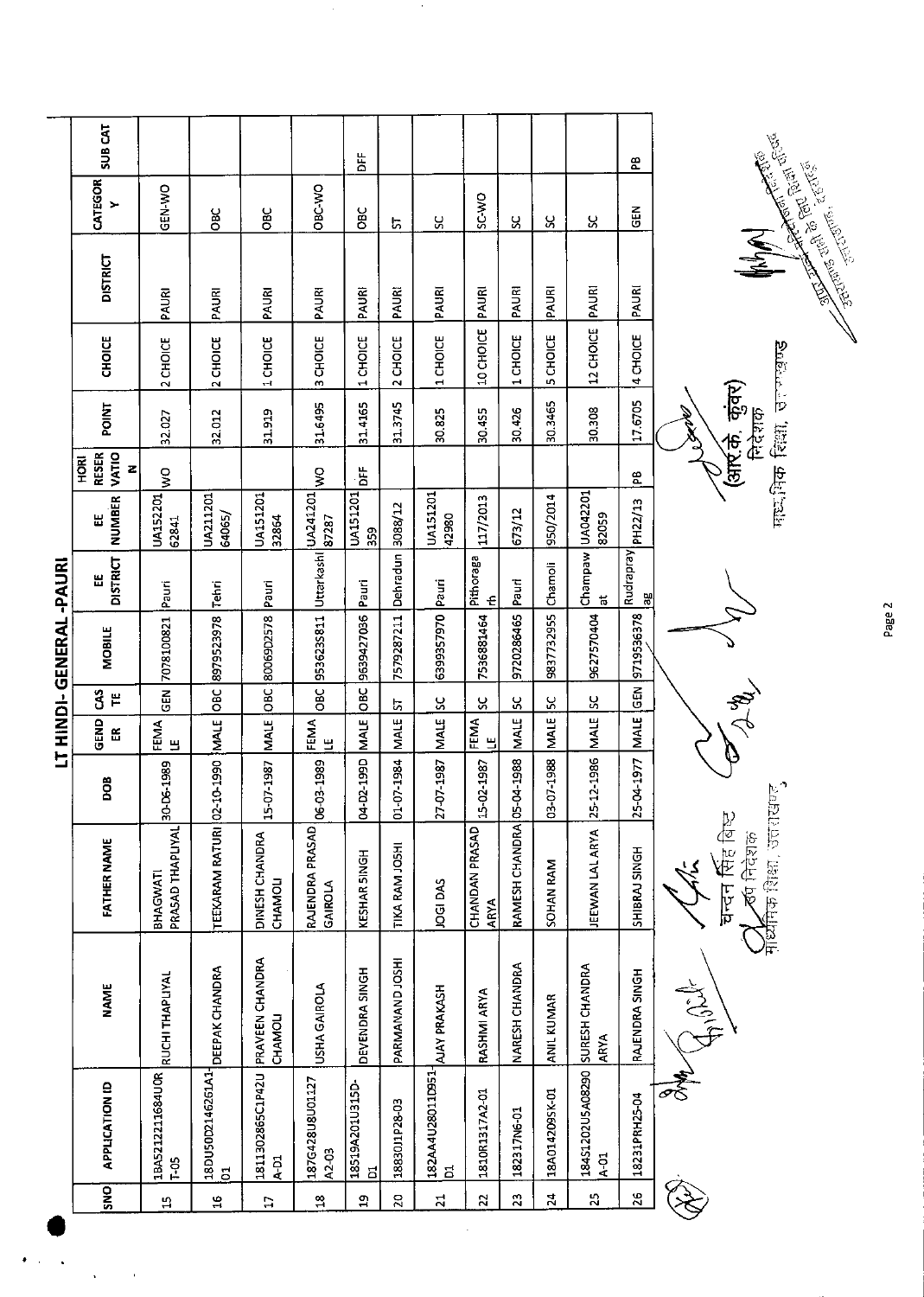|                              | SUB CAT                            |                           |                           |                   |                               |                   |                               |                         |                                    |                               |                |                                   |                                 |                           |                     |                           |                         |                               |                                                                                                                                                                                                                                                                                         |
|------------------------------|------------------------------------|---------------------------|---------------------------|-------------------|-------------------------------|-------------------|-------------------------------|-------------------------|------------------------------------|-------------------------------|----------------|-----------------------------------|---------------------------------|---------------------------|---------------------|---------------------------|-------------------------|-------------------------------|-----------------------------------------------------------------------------------------------------------------------------------------------------------------------------------------------------------------------------------------------------------------------------------------|
|                              | CATEGOR<br>$\blacktriangleright$   | GEN-WO                    | GEN-OBC-<br>ş             | GEN-WO            | GEN-WO                        | GEN-OBC-<br>ş     | GEN-WO                        | GEN-OBC-<br>Š           | GEN-WO                             | <b>GEN-SC</b>                 | GEN-WO         | $\frac{2}{3}$                     | 8C                              | $rac{c}{c}$               | OBC-WO              | ပ္တ                       | ST-WO                   | SC-WO                         | <b>Assembly</b><br>الإنجادية المستعمل المجال المجال المجال المجال المجال المجال المجال المجال المجال المجال المجال المجال المجال<br>المجال المجال المجال المجال المجال المجال المجال المجال المجال المجال المجال المجال المجال المجال المجال المجا<br>नुनाराणिक, देहरारुव<br>उन्तराणिक, |
|                              | <b>DISTRICT</b>                    | PITHORAGARH               | PITHORAGARH               | PITHORAGARH       | PITHORAGARH                   | PITHORAGARH       | PITHORAGARH                   | PITHORAGARH             | PITHORAGARH                        | PITHORAGARH                   | PITHORAGARH    | PITHORAGARH                       | PITHORAGARH                     | PITHORAGARH               | PITHORAGARH         | PITHORAGARH               | PITHORAGARH             | PITHORAGARH                   |                                                                                                                                                                                                                                                                                         |
|                              | <b>CHOICE</b>                      | 1 CHOICE                  | 1 CHOICE                  | 1 CHOICE          | 1 CHOICE                      | 1 CHOICE          | 2 CHOICE                      | 1 CHOICE                | 1 CHOICE                           | 1 CHOICE                      | 1 CHOICE       | 3 CHOICE                          | 1 CHOICE                        | 1 CHOICE                  | 1 CHOICE            | 3 CHOICE                  | 1 CHOICE                | 1 CHOICE                      |                                                                                                                                                                                                                                                                                         |
|                              | <b>POINT</b>                       | 32.584                    | 32.561                    | 32.432            | 32.4045                       | 32.4025           | 32.3795                       | 32.27                   | 32.25                              | 32.081                        | 32.0555        | 32.0465                           | 31.9155                         | 31.7625                   | 31.0235             | 30.935                    | 30.7835                 | 30.543                        | कुवर)                                                                                                                                                                                                                                                                                   |
|                              | VATID<br><b>RESER</b><br>HORI<br>Z | $\mathsf{S}^{\mathsf{O}}$ | ş                         | $\geqslant$       | $\mathsf{S}$                  |                   | Ş                             | ş                       | ş                                  |                               | $\frac{1}{3}$  |                                   |                                 |                           | Ş                   |                           | ş                       | $\mathsf{S}^{\mathsf{O}}$     | र्कार के.<br>すぐ                                                                                                                                                                                                                                                                         |
|                              | <b>NUMBER</b><br>出                 | 2596/12                   | FEM/1726<br>7011          | 2861              | 34/12                         | M/389513 WO       | $\mathbf{r}$                  | UA141201<br>61924       | M/2261/1<br>-m                     | UA141201<br>74300             | M/1920/1       | UA231201<br>6500                  | 5650/10                         | 4254/10                   | F0/1293/1<br>m      | UA231201<br>510964        | M/3690/1<br> 3          | UA141201<br><b>7T2132</b>     | प्राप्त होग                                                                                                                                                                                                                                                                             |
|                              | <b>DISTRICT</b><br>出               | Pithoraga<br>준            | Pithoraga<br>든            | Pithoraga<br>€    | Pithoraga<br>£                | Pithoraga<br>€    | Champaw W/918/20<br>$\vec{a}$ | Pithoraga<br>준          | Pithoraga<br>£                     | Pithoraga<br>£                | Pithoraga<br>€ | Udham S<br>Nagar                  | Pithoraga<br>$\epsilon$         | Pithoraga<br>$\epsilon$   | Pithoraga<br>£      | Udham S<br><b>Nagar</b>   | Pithoraga<br>$\epsilon$ | Pithoraga<br>£                | <b>Zwy</b>                                                                                                                                                                                                                                                                              |
| T HINDI-GENERAL -PITHORAGARH | <b>MOBILE</b>                      | 7351018188                | 9756468545                | 7895901700        | 9756115818                    | 7579231945        | 8006824673                    | OBC 9927666567          | 8057865974                         | 7351984493                    | 8193837826     | 9756549296                        | 9410187310                      | 9012830499                | 9458162545          | 8954642381                | 9690031980              | 9634623667                    | Page 1                                                                                                                                                                                                                                                                                  |
|                              | $\mathbf{3}$<br>٣                  | GEN <sup>-</sup>          | OBC:                      | <b>GEN</b>        | GEN <sup>T</sup>              | 36C               | GEN <sub></sub>               |                         | $\tilde{a}$                        | ပ္တ                           | $\frac{2}{5}$  | GEN                               | OBC                             | $ {\rm osc}\rangle$       | OBC                 | ပ္တ                       | 5                       | S.                            |                                                                                                                                                                                                                                                                                         |
|                              | GEND<br>띥                          | FEMA<br>۳                 | FEMA<br>Ш                 | FEMA<br>Е         | EMA<br>또 면                    | FEMA<br>ப         | FEMA<br>끸                     | <b>FEMA</b><br>LE       | <b>EEMA</b><br>LE                  | MALE                          | FEMA<br>Ш      | <b>MALE</b>                       | <b>MALE</b>                     | <b>MALE</b>               | <b>EEMA</b><br>EEMA | MALE                      | <b>FEMA</b><br>LE       | <b>FEMA</b><br>LE             |                                                                                                                                                                                                                                                                                         |
|                              | <b>SOO</b>                         | 17-07-1989                | 01-07-1987                | 16-1990<br>$25-0$ | 16-1988<br>$12-0$             | 0661-91<br>ट<br>इ | 02-07-1987                    | 02-10-1988              | 26-02-1987                         | 09-03-1992                    | 07-05-1987     | 05-06-1987                        | 26-04-1984                      | 07-1987<br>$\frac{1}{12}$ | 07-07-1989          | 14-06-1985                | 12-05-1989              | 07-1986<br>25<                |                                                                                                                                                                                                                                                                                         |
|                              | <b>FATHER NAME</b>                 | MADHAN SINGH<br>KHATI     | PURNANANO<br><b>BHATT</b> | DEEWAN SINGH      | CHANDRA PANT<br><b>BHUWAN</b> | HARI DATT         | <b>CHARAN DATT</b>            | LALMANI JOSHI           | <b>PURAN SINGH</b><br><b>MEHRA</b> | PURAN RAM                     | BAHADUR SINGH  | <b>GOVIND BALLABH</b>             | KUNWAR SINGH                    | HARISH SINGH              | NARAYAN SINGH       | <b>IAGAT RAM</b>          | KUTIYAL<br>KUTIYAL      | MAHESH PRASHAD                | <b>Hought Park Children</b><br>雷食<br>वटशक                                                                                                                                                                                                                                               |
|                              | <b>NAME</b>                        | HEMLATA KHATI             | НЕМІАТА ВНАТТ             | NIRMALA           | KAMLA PATHAK                  | JANKI BHATT       | <b>VINITA</b>                 | CHANDRAWATI JOSHI       | MEGHA BOHRA                        | <b>SONU KUMAR</b>             | <b>PUSHPA</b>  | <b>SANTOSH KUMAR</b>              | DURYODHAN SINGH<br><b>INAHO</b> | DINESH SINGH MEHTA        | BHAGIRATHI          | MAHESH KOHLI              | KIMIKA KUTIYAL          | <b>SUNITA ARYA</b>            | ļΡ<br>K-100K                                                                                                                                                                                                                                                                            |
|                              | <b>APPLICATION ID</b>              | 1865K922H1-04             | 18116H2M1F270E-<br>G      | 18N1862-04        | 18K234P1-01                   | 1835J839M1B-03    | 18W012821V9-07                | ASI34120U9TJ4612A<br>ភូ | 18B1M12263M-01                     | 1804407K3201S1A1<br><b>95</b> | 181209M12P-01  | 1811U5206A2KS300-<br>$\mathbf{S}$ | 180D55D061-04                   | 1820154DM4-01             | 181032B3F19-03      | 18402053219KUM1<br>146-01 | 189033KM16K-01          | 18AS2111170A32U4<br>$T2 - 01$ |                                                                                                                                                                                                                                                                                         |
|                              | SNO                                | $\mathbf{r}$              | $\sim$                    | S                 | 4                             | n,                | $\overline{6}$                | $\overline{ }$          | œ                                  | ¢                             | ុម<br>អ        | 듼                                 | 5                               | $\frac{1}{2}$             | $\frac{4}{11}$      | 51                        | 윾                       | E                             |                                                                                                                                                                                                                                                                                         |

 $\mathbb{E} \left[ \left\langle \mathbf{X} \right\rangle \right]_{\mathcal{M}^{(n)} \times \mathcal{M}^{(n)} \times \mathcal{M}^{(n)} \times \mathcal{M}^{(n)} \times \mathcal{M}^{(n)} \times \mathcal{M}^{(n)} \times \mathcal{M}^{(n)} \times \mathcal{M}^{(n)} \times \mathcal{M}^{(n)} \times \mathcal{M}^{(n)} \times \mathcal{M}^{(n)} \times \mathcal{M}^{(n)} \times \mathcal{M}^{(n)} \times \mathcal{M}^{(n)} \times \mathcal{M}^{(n)} \times \mathcal{M}^{(n)} \times \$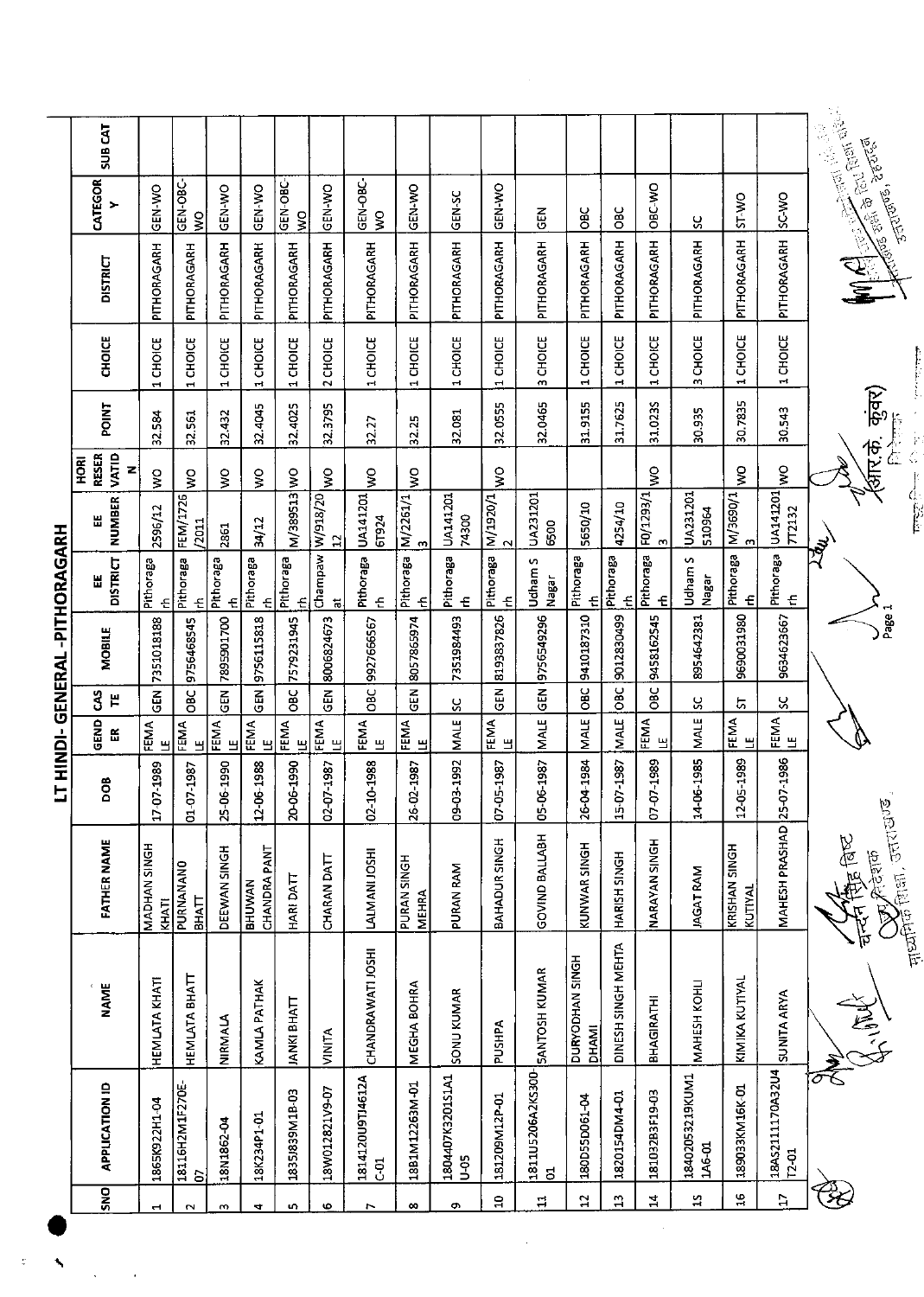|                              | <b>SUB CAT</b>                   |                                | EX-WO                           | £                                 |                                                                                                               |
|------------------------------|----------------------------------|--------------------------------|---------------------------------|-----------------------------------|---------------------------------------------------------------------------------------------------------------|
|                              | CATEGOR<br>➤                     | <u>sc</u>                      | <b>GEN-WO</b>                   | 5C                                |                                                                                                               |
|                              | <b>DISTRICT</b>                  | PITHORAGARH                    | PITHORAGARH                     | PITHORAGARH                       | Redistributed the Contract of the Contract of the Contract of the Contract of the Contract of the Contract of |
|                              | <b>CHDICE</b>                    | 1 CHOICE                       | 1 CHOICE                        | 2 CHOICE                          | $\sum_{i=1}^{n}$<br>गारदायिक शिक्षा, उत्तराखण्ड                                                               |
|                              | PDINT                            | 30.5025                        |                                 | 18.0065                           | (अर्रिके, कुंवर)<br>निदेशक                                                                                    |
|                              | <b>RESER</b><br><b>HORI</b><br>z |                                | EX, WO 20.475                   | æ                                 |                                                                                                               |
|                              | NUMBER VATID<br>出                | 60/666                         | 3170/14                         | Udham 5 UA231201<br>87301         |                                                                                                               |
|                              | <b>DISTRICT</b><br>뗦             | Pithoraga<br>E                 | Pithoraga   m-<br>$\epsilon$    | Nagar                             | تحج                                                                                                           |
| LT HINDI-GENERAL-PITHORAGARH | <b>MOBILE</b>                    | 7409699069                     | 8954939560                      | 8057137256                        |                                                                                                               |
|                              | ٣                                | <u>u</u>                       | GEN                             | <u>sc</u>                         |                                                                                                               |
|                              | GEND CAS<br>ដ                    | MALE                           | FEMA<br>Е                       |                                   |                                                                                                               |
|                              | DOB                              | 02-09-1985                     | 23-08-1991                      | 06-04-1993 MALE                   |                                                                                                               |
|                              | <b>FATHER NAME</b>               |                                | GOVIND BHALLABH<br><b>BHATT</b> | KHUSHI RAM                        | parcies face forty<br>चन्दन सिंह बिष्ट<br>ज्य निदेशक                                                          |
|                              | <b>NAME</b>                      | DEEPAK KUMAR LOHAR BHAWANI RAM | <b>HEMA BHATT</b>               | ANIL KUMAR                        |                                                                                                               |
|                              | <b>APPLICATION ID</b>            | 1809LD999-06                   | 18H1-3170B4m-010                | 18K00U3A182A2131<br>$\frac{5}{2}$ | ميت<br>م                                                                                                      |
|                              | DNS                              | $\frac{8}{10}$                 | ភ្ន                             | $\overline{a}$                    |                                                                                                               |
|                              |                                  |                                |                                 |                                   |                                                                                                               |

 $\ddot{\phantom{0}}$ 

 $\ddot{\cdot}$ 

Page 2

 $\hat{\mathcal{A}}$ 

 $\hat{\mathcal{L}}$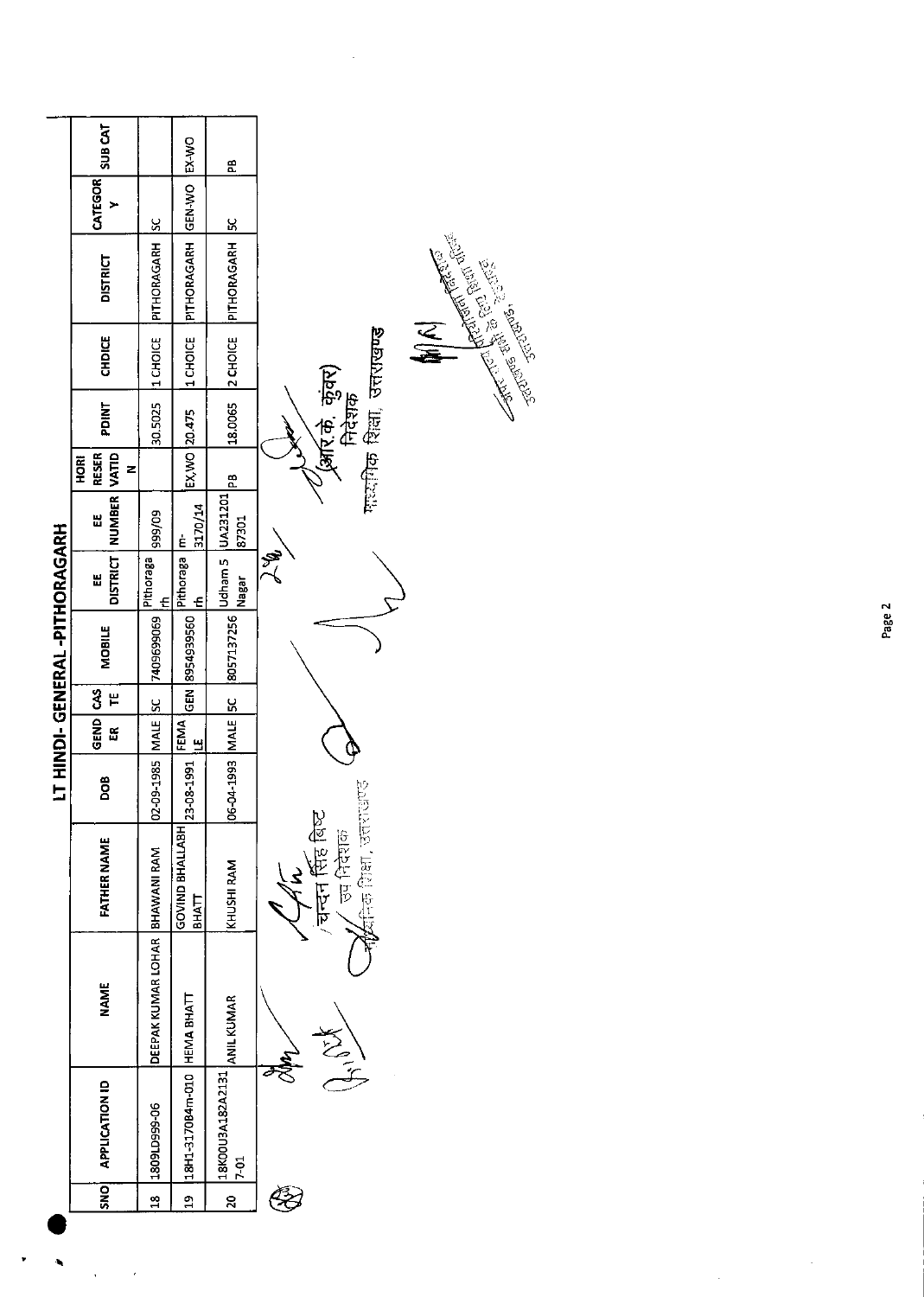| SUB CAT                 |                                      |                                         |                                                                |                          |                                                             |                                         |                                                                  |                                              |                                                                             |                    |                                                       |                        | 문                                                      |                                                                 |                                               | <b>Recorded States Bush of Page</b><br>नुत्ताराष्ठि, देहरादुर्ग |
|-------------------------|--------------------------------------|-----------------------------------------|----------------------------------------------------------------|--------------------------|-------------------------------------------------------------|-----------------------------------------|------------------------------------------------------------------|----------------------------------------------|-----------------------------------------------------------------------------|--------------------|-------------------------------------------------------|------------------------|--------------------------------------------------------|-----------------------------------------------------------------|-----------------------------------------------|-----------------------------------------------------------------|
| CATEGOR<br>≻            | 즶                                    | GEN-WO                                  | EN<br>35                                                       | 군<br>양                   | 즶                                                           | るじ                                      | GEN-WO                                                           | <b>OK-N3D</b>                                | $rac{1}{5}$                                                                 | GEN-OBC-<br>$\leq$ | <b>GEN</b>                                            | SC-WO                  | EN<br>5                                                | OBC VVO                                                         |                                               |                                                                 |
| <b>DISTRICT</b>         | RUDRAPRAYAG                          | RUDRAPRAYAG                             | RUDRAPRAYAG                                                    | RUDRAPRAYAG              | RUDRAPRAYAG                                                 | RUDRAPRAYAG                             | RUDRAPRAYAG                                                      | RUDRAPRAYAG                                  | RUDRAPRAYAG                                                                 | RUDRAPRAYAG        | RUDRAPRAYAG                                           | RUDRAPRAYAG            | RUDRAPRAYAG                                            | RUDRAPRAYAG                                                     |                                               |                                                                 |
| CHOICE                  | 1 CHOICE                             | 1 CHOICE                                | 1 CHOICE                                                       | 1 CHOICE                 | 2 CHOICE                                                    | <b>CHOICE</b><br>$\mathbf \cdot$        | 1 CHOICE                                                         | 1 CHOICE                                     | CHOICE<br>$\blacktriangleleft$                                              | 1 CHOICE           | 1 CHOICE                                              | 1 CHOICE               | 1 CHOICE                                               | 5 CHOICE                                                        |                                               | कृक्र)<br>þ                                                     |
| POINT                   | 32.7915                              | 32.7225                                 | 32.589                                                         | 32.5055                  | 32.4705                                                     | 32.3765                                 | 32.3395                                                          | 32.2395                                      | 32.057                                                                      | 32.011             | 31.9855                                               | 31.7965                | 31.6275                                                | 31.6245                                                         |                                               | (आर.के.<br>$\frac{E}{C^2}$                                      |
| <b>ROKI</b><br>Z        |                                      | $\frac{1}{2}$                           |                                                                |                          |                                                             |                                         | $\mathsf{S}$                                                     | ş                                            |                                                                             | ş                  |                                                       | $\frac{1}{2}$          | 뚠                                                      | $\circ$                                                         |                                               | ĺ                                                               |
| <b>NUMBER</b><br>出      | RVDM170                              |                                         |                                                                |                          | UA211201                                                    |                                         |                                                                  |                                              | 2017/964                                                                    | 84732              |                                                       | 56194                  | 71175                                                  | 394/013<br>∣'≾                                                  | ىتى                                           |                                                                 |
| <b>DISTRICT</b><br>Ш    | Rudrapray<br>ಜ್ಞ                     | Rudrapray<br>50                         | Rudrapray<br>꾆                                                 | Rudrapray<br>90          | Tehri                                                       | 50                                      | Rudrapray<br>50                                                  | Rudrapray<br>аg                              | Rudrapray<br>꾆                                                              | Яã                 | Rudrapray<br>50<br>70                                 | ά                      | æ                                                      | Tehri                                                           |                                               |                                                                 |
| MOBILE                  | 9759092600                           | 9410991724                              | 9760338683                                                     | 9557658150               | 9639121974                                                  | 9536350371                              | 9690339801                                                       | 7248655746                                   | 9720639250                                                                  | 9458332571         | 9761049925                                            | 8979914163             | 7895074219                                             | 9548573428                                                      |                                               | Page 1                                                          |
| $\mathbf{3}$<br>۳       | $rac{1}{9}$                          | GEN                                     | GEN                                                            | $rac{2}{5}$              | GEN                                                         | <b>GEN</b>                              | $\frac{2}{9}$                                                    | <u>즎</u>                                     | $\frac{2}{3}$                                                               | OBC                | GEN                                                   | ပ္တ                    | GEN                                                    | OBC                                                             |                                               |                                                                 |
| 뜺                       | <b>MALE</b>                          | 끸                                       | <b>MALE</b>                                                    | <b>MALE</b>              | MALE                                                        | <b>MALE</b>                             | FEMA<br>巴                                                        |                                              | MALE                                                                        |                    | MALE                                                  | ப                      |                                                        |                                                                 |                                               |                                                                 |
| <b>SOC</b>              | 20-07-1985                           | 30-07-1983                              | 993<br>01-01-19                                                | 25-12-1984               | 16-11-1988                                                  | 26-01-1990                              | 05-06-1988                                                       | 10-04-1989                                   | 20-06-1986                                                                  | 26-08-1992         | 16-03-1985                                            | 30-06-1993             | 10-12-1990                                             | 988<br>$14 - 07 - 19$                                           |                                               |                                                                 |
| <b>FATHER NAME</b>      | JAGDISH PRASAD                       | GOPAL SINGH                             | LOKPAL SINGH                                                   | MAHESHA NAND             | RAJENDRA SINGH<br><b>JETHURI</b>                            | URVI DUTT<br><b>SEMWAL</b>              | MANTRI PRASAD                                                    | RAI SINGH                                    | SATENDRA SINGH                                                              | SURENDRA SINGH     | <b>BRAHAMA NAND</b>                                   | SURENDRA LAL           | JAGDISH PRASAD<br><b>BHATT</b>                         | DHAN SINGH<br>ASWAL                                             |                                               | 2つまで、第22 位置日本<br>计定点的                                           |
| <b>NAME</b>             | ALOK PRASAD                          | SADHANA                                 | PANKAJ SINGH                                                   |                          | DINESH SINGH JETHURI                                        | <b>ANIL SEMWAL</b>                      | ROSHANI                                                          | NEELAM BISHT                                 | DIGAMBAR SINGH                                                              | <b>ARCHANA</b>     | VASUDEV PRASAD                                        | SAPNA RAJ              | AWNISH BHATT                                           | BEENA ASWAL                                                     |                                               | India A.                                                        |
| <b>APPLICATION ID</b>   |                                      |                                         |                                                                |                          |                                                             |                                         |                                                                  |                                              |                                                                             |                    |                                                       |                        |                                                        |                                                                 |                                               |                                                                 |
| $\overline{\mathbf{s}}$ | $\mathbf{r}$                         | $\sim$                                  | m                                                              | 4                        | S.                                                          | Φ                                       | $\overline{ }$                                                   | $\infty$                                     | o                                                                           | $\Xi$              | 급                                                     | $\overline{12}$        | $\mathfrak{p}$                                         | $\overline{a}$                                                  |                                               |                                                                 |
|                         | <b>RESER</b><br><b>VATIO</b><br>GEND | 4/12<br>182A17DV1PR0M4-<br>$\mathbf{a}$ | UA191201<br>62185<br>FEMA<br>18U1A82S12116059-<br>$\mathbf{z}$ | 2374/14<br>1847314PS2-D1 | UA191201<br>74445<br>18N112AP1U394470  <br> NAGENDRA PRASAD | 674824<br>186148U1241TDJ2A<br>$02 - 52$ | Rudrapray UA191201<br>84684<br>1842U11S6A80894A<br>$\frac{5}{1}$ | UA191201<br>84370<br>18U128409R7013A1-<br>01 | UA191201<br>56616<br><b>FEMA</b><br>LE<br>186B1AU651961120<br>$\frac{2}{5}$ | 181704296D-03      | Rudrapray UA191201<br>FEMA<br>LE<br>182749A30A8211U1- | 07/867<br>181V9P018-D2 | Rudrapray UA191201<br>FEMA<br>1861101U2491S5A9<br>R-02 | Rudrapray UA191201<br><b>MALE</b><br>18190A1UB71A1275<br>$1-05$ | DFF, W<br><b>EMA</b><br>LE<br>189330W4-B1A-02 | Readers of the Second States                                    |

 $\ddot{\phantom{0}}$  $\ddot{\phantom{0}}$   $\ddot{\phantom{0}}$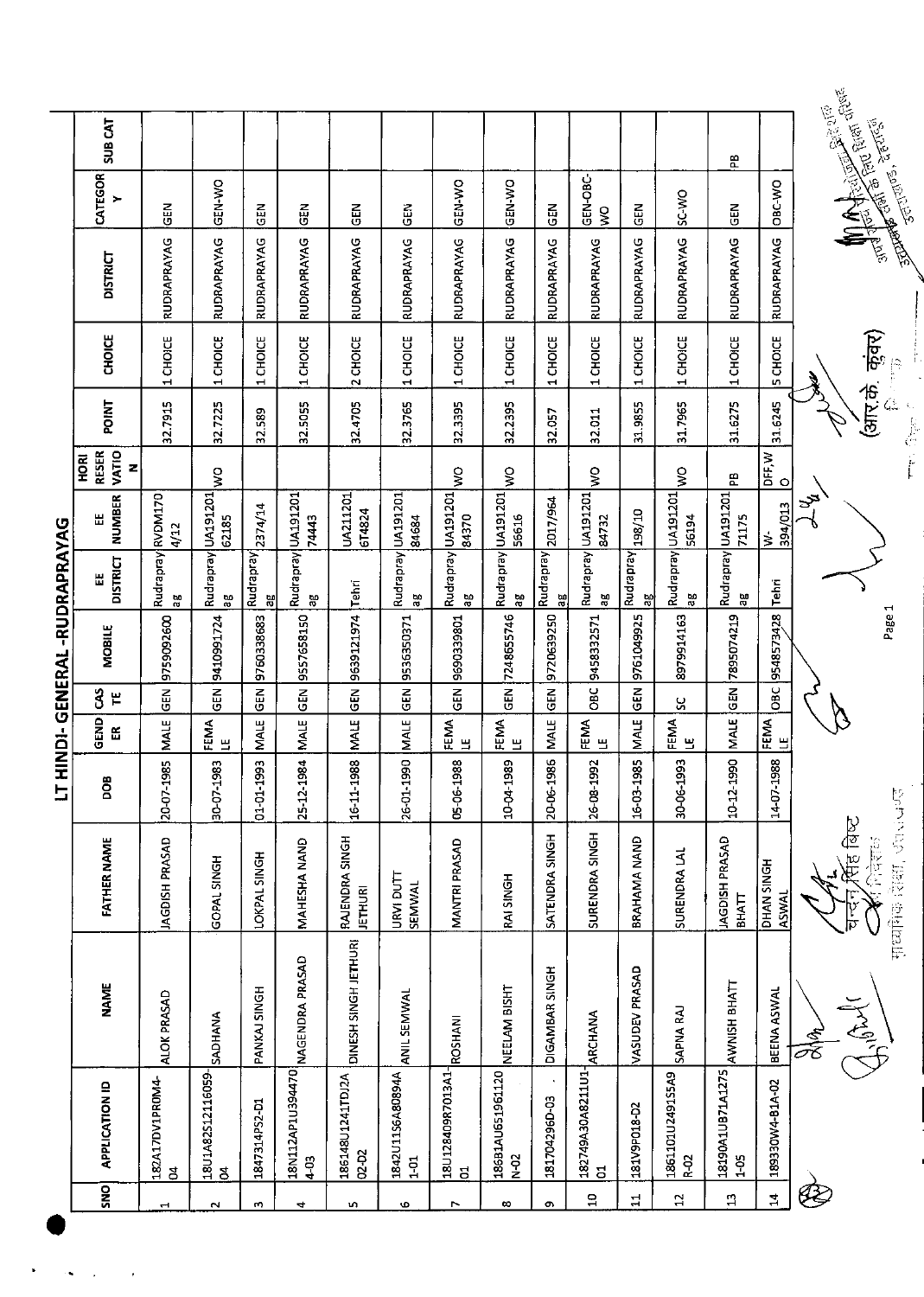|                                                 |                 |                                                                  |                         |           |               | LT HINDI-GENERAL-RUDRAPRAYAG       |                               |                     |                           |                                                        |                |                                                                       |               |                |
|-------------------------------------------------|-----------------|------------------------------------------------------------------|-------------------------|-----------|---------------|------------------------------------|-------------------------------|---------------------|---------------------------|--------------------------------------------------------|----------------|-----------------------------------------------------------------------|---------------|----------------|
| <b>APPLICATION ID</b><br><b>SNO</b>             | <b>NAME</b>     | FATHER NAME                                                      | DOB                     | GEND<br>E | 3<br>٣        | MOBILE                             | <b>DISTRICT</b><br>Ш          | NUMBER VATIO<br>Ш   | <b>RESER</b><br>HORI<br>z | <b>POINT</b>                                           | CHOICE         | <b>DISTRICT</b>                                                       | CATEGOR<br>×  | <b>SUB CAT</b> |
| 18A197W22U44200<br>S-013                        | SUMITA          | RAJENDRA SINGH                                                   | 12 12 1986              | FEMA<br>Щ |               | OBC 9634675528 Uttarkashi UA241200 |                               |                     | $\frac{8}{2}$             | 31.4675                                                | <b>SCHOICE</b> | RUDRAPRAYAG                                                           | OBC-WO        |                |
| 180P1U11271S92A3- PUSKER SHAH<br>$\overline{5}$ |                 | ASHA LAL                                                         | 01-07-1984 MALE SC      |           |               | 9897782475                         | Rudrapray UA191201<br>96<br>G | 2173                |                           | 31.4335                                                | 1 CHOICE       | RUDRAPRAYAG                                                           | $\frac{8}{5}$ |                |
| 18C12A92620R512U<br>$10-1$                      | RAJNESH CHAUHAN | AMAR SINGH<br>CHAUHAN                                            | 02-08-1990 MALE         |           | $\frac{1}{2}$ |                                    |                               | 25629               |                           | 31.293                                                 | 4 CHOICE       | RUDRAPRAYAG                                                           | <b>OBC</b>    |                |
| 18945181M7-01                                   | SONIRAJ         | SURENDRA LAL                                                     | $-05 - 291$<br><u>ន</u> | FEMA<br>ц | SC            | 8954039738                         | Rudrapray<br>æ                | M1987/14 WO         |                           | 31.0465                                                | 1 CHOICE       | <b>RUDRAPRAYAG</b>                                                    | <b>OM-2S</b>  |                |
| 18050063M27UA1M MOHAN SINGH<br>142-03           |                 | <b>HONIS TAGAT</b>                                               | 1661-50<br>g            | MALE      | 52            | 8954863046 Chamoli                 |                               | LUA031201<br>4M2706 |                           | 26.228                                                 | 5 CHOICE       | RUDRAPRAYAG                                                           | <u>5</u>      |                |
| OŞ.                                             |                 | माध्यनिक शिक्षा, उत्तराय<br>$\Rightarrow$ सिह बिष्ट<br>उप निदेशक | ور<br>د                 |           |               |                                    | Š,                            |                     |                           | गायमिक रिक्षा, उत्तराखण्ड<br>(अरि.के. कुंवर)<br>निदेशक |                | STRAIGHTEACH CHRISTIAN CEARCH<br>And of the Control of Region<br>N KN |               |                |

 $\overline{\phantom{a}}$ 

Page 2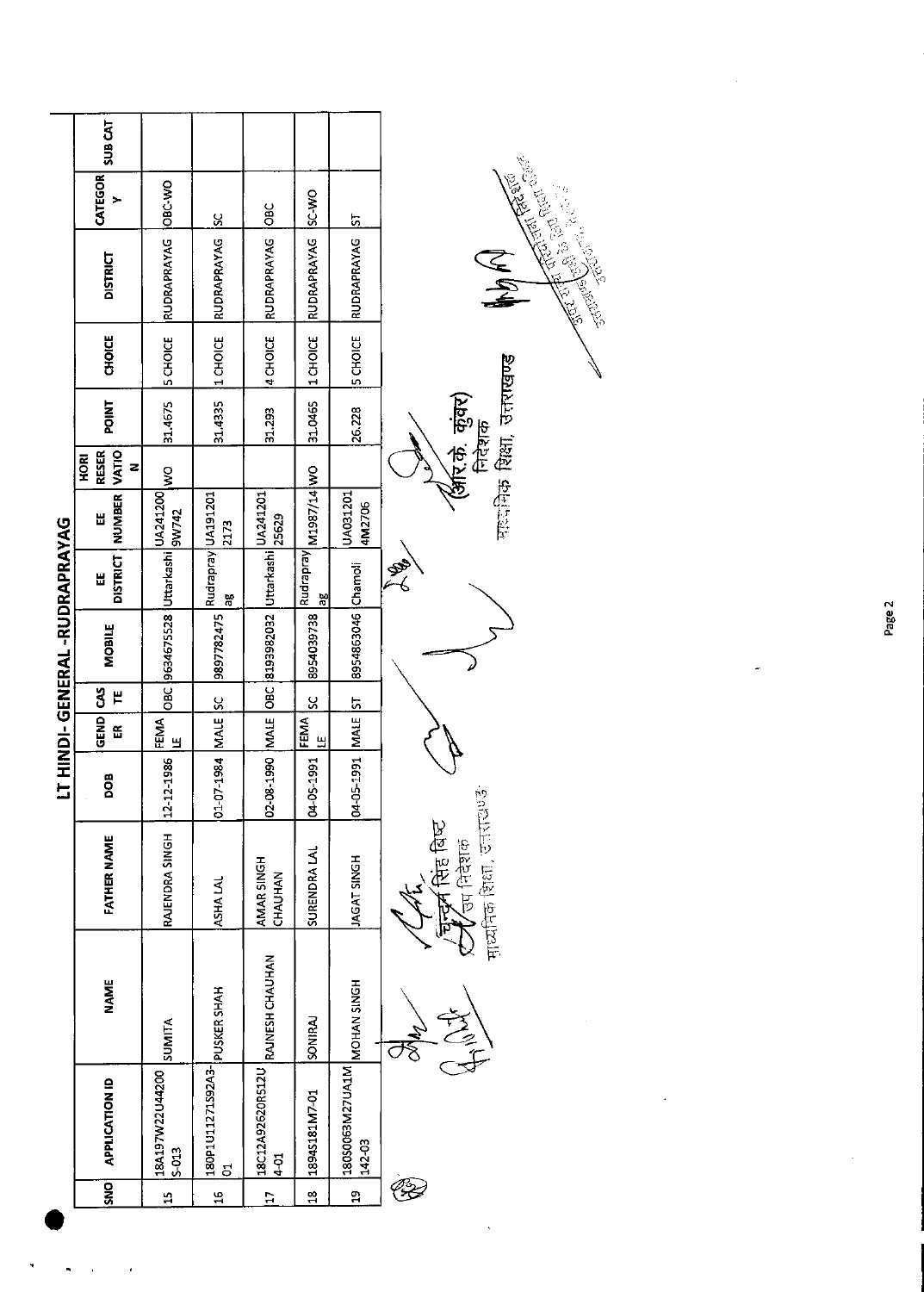|               |                                                                                     |                                  |                                                 |                      | LT HIND-                    |               | GENERAL       | -TEHRI               |                                      |                                    |         |                              |                 |                              |                           |
|---------------|-------------------------------------------------------------------------------------|----------------------------------|-------------------------------------------------|----------------------|-----------------------------|---------------|---------------|----------------------|--------------------------------------|------------------------------------|---------|------------------------------|-----------------|------------------------------|---------------------------|
| <b>SNO</b>    | <b>APPLICATION ID</b>                                                               | <b>NAME</b>                      | <b>FATHER NAME</b>                              | 80Q                  | GEND<br>$\frac{\infty}{15}$ | 3<br>٣        | <b>MOBILE</b> | <b>DISTRICT</b><br>Ш | <b>NUMBER</b><br>出                   | VATIO<br><b>RESER</b><br>HORI<br>Z | POINT   | <b>CHOICE</b>                | <b>DISTRICT</b> | CATEGOR<br>,                 | <b>SUB CAT</b>            |
| $\mathbf{H}$  | 18K3600381-02                                                                       | KUSHLA PRASAD                    | <b>RAM CHANDRA</b><br><b>BHATT</b>              | 14-11-1989           | <b>MALE</b>                 | 3ao           | 8126481494    | Tehri                | 3068/013                             |                                    | 33.5285 | 1 CHOICE                     | TEHRI           | 즈<br>0                       |                           |
| $\sim$        | 18V2U58A0211147S-VISHNU PRASAD<br>$\overline{5}$                                    | SEMMAL                           | BHAJRAM<br>SEMWAL                               | E66T-0T-80           | <b>MALE</b>                 | OBC           | 8130089513    | Tehn                 | UA211201<br>7845                     |                                    | 33.1445 | 1 CHOICE                     | TEHRI           | GEN-OBC                      |                           |
| m             | 1832052P1W40-03                                                                     | <b>POONAM</b>                    | BACHI RAM BHATT                                 | 12-06-1990           | FEMA<br>ு                   | <b>GEN</b>    | 9557487766    | Tehri                | W3504/2<br>$\frac{2}{3}$             | $\frac{1}{2}$                      | 33.0855 | 1 CHOICE                     | <b>TEHRI</b>    | GEN-WO                       |                           |
| 4             | 18021671N20UA071<br>06                                                              | NARESH KUMAR                     | BHAGWATI<br>PRASAD                              | 15-12-1981           | <b>MALE</b>                 | GEN           | 8923622106    | Tehn                 | UA211200<br>71760                    |                                    | 33.0835 | 1 CHOICE                     | <b>TEHRI</b>    | ទី<br>ច                      |                           |
| u.            | 1802B8820UA911P8<br>$\frac{5}{1}$                                                   | PERVINDER PRASAD<br><b>BHATT</b> | ANAND PRASAD<br>ВНАП                            | 26-12-1990           | <b>MALE</b>                 | GEN           | 9458326817    | Tehri                | UA211201<br>89808                    |                                    | 32.888  | 1 CHOICE                     | TEHRI           | <b>GEN</b>                   |                           |
| Φ             | 187001B2PW34-03                                                                     | PREETI BHATT                     | <b>RISHIRAM BHATT</b>                           | $-1987$<br><u>ਰੋ</u> | FEMA<br>巴                   | ទី<br>ទី      | 9927589285    | Tehri                | W2470/0<br>$\mathbf{r}$              | $\frac{0}{5}$                      | 32.7285 | 1 CHOICE                     | TEHRI           | GEN-WO                       |                           |
| r.            | 181A21U1S9N82S08                                                                    | NAVEEN SUYAL                     | CHIRANJI LAL<br>SUYAL                           | 19-12-1990           | <b>MALE</b>                 | $\frac{2}{9}$ | 7830319321    | l Tehn               | UA211201<br>88593                    |                                    | 32.6825 | 1 CHOICE                     | TEHRI           | $rac{2}{5}$                  |                           |
| $\infty$      | 18013K821-02                                                                        | KM PRIYANKA                      | <b>HIMMAT SINGH</b><br><b>VEGI</b>              | 12-07-1990           | FEMA<br>۳                   | 6H            | 9675831054    | Pauri                | 81/2013                              | $\frac{1}{2}$                      | 32.6555 | 1 CHOICE                     | TEHRI           | GEN-WO                       |                           |
| Ō,            | 181601427NU5MA6<br>210-06                                                           | MEENA NAUTIYAL                   | KISHORI LAL<br>NAUTIYAL                         | 07-07-1988           | FEMA<br>ு                   | <b>OBC</b>    | 8954715608    | Dehradun             | UA051201<br>612746                   |                                    | 32.6355 | 1 CHOICE                     | <b>TEHRI</b>    | GEN-OBC-<br>$\frac{1}{2}$    |                           |
| $\Xi$         | 188SD64120-01                                                                       | DINESH SILSWAL                   | KRISHAN DUTT                                    | 05-07-1987           | <b>MALE</b>                 | 준<br>연        | 9411530448    | Tehri                | 286/014                              |                                    | 32.6245 | 1 CHOICE                     | <b>TEHRI</b>    | 군<br>연                       |                           |
| $\mathbf{1}$  | 18113J8P4020-01                                                                     | PRADEEP JOSHI                    | RAVINDER KUMAR<br><b>JOSHI</b>                  | 10-08-1992           | MAIE                        | OBC           | 7830540854    | Tehri                | 10238/01<br>$\overline{\phantom{a}}$ |                                    | 32.575  | 1 CHOICE                     | <b>TEHRI</b>    | GEN-OBC                      |                           |
| $\mathbf{a}$  | 180509D262-03                                                                       | DEEPAK SINGH SAINI               | SOHAN SINGH<br><b>SAINI</b>                     | 08-05-1983           | <b>MALE</b>                 | មិ<br>មិ      | 9045536383    | Tehri                | 2026/09                              |                                    | 32.5/25 | 1 CHOICE                     | <b>TEHRI</b>    | EN<br>9                      |                           |
| $\mathbf{u}$  | 1810M0U211U312A<br>542-011                                                          | UPASANA MAITHANI                 | DHANI RAM<br>MAITHANI                           | 19-05-1986           | FEMA<br>۳                   | GEN           | 9917230239    | Pauri                | UA152201<br>401321                   | $\frac{0}{5}$                      | 32.4975 | 2 CHOICE                     | <b>TEHRI</b>    | GEN-WO                       |                           |
| 국             | 1887291R520U2A11-<br>03                                                             | RACHNA                           | RANBEER SINGH<br><b>BISHT</b>                   | 19-11-1989           | FEMA<br>쁰                   | OBC           | 9412967557    | Tehri                | UA211201<br>82579                    | Š                                  | 32.4905 | 1 CHOICE                     | TEHRI           | GEN-OBC-<br>$\mathbf{S}$     |                           |
| $\frac{1}{2}$ | $\begin{array}{c}   \text{36KUS} 151 \text{A10W213}   \\   \text{2-01} \end{array}$ | <b>NARESH KOTHIYAL</b>           | INDRAMANI<br>KOTHIYAL                           | 04-03-1989           | MALE                        | ÖВC           | 9760756049    | Tehri                | UA211201<br>63061                    |                                    | 32.281  | <b>CHOIL</b><br>$\mathbf{r}$ | <b>TEHRI</b>    | OBC                          |                           |
|               |                                                                                     |                                  |                                                 |                      |                             |               |               | $\frac{2}{5}$        |                                      |                                    |         |                              |                 |                              | $\frac{1}{2} \frac{1}{2}$ |
|               |                                                                                     | 全身                               | <b>Particle Section</b><br>चन सिंह बिष्ट<br>高在区 |                      |                             |               | Page 1        |                      |                                      | (अरि.के कुंवर)<br>おけい<br>F         | Ì.      |                              | <b>STRIVES!</b> | <b>SERIES</b><br><b>BOOK</b> |                           |

l,

 $\ddot{\phantom{1}}$ 

 $\ddot{\phantom{0}}$ 

 $\ddot{\phantom{0}}$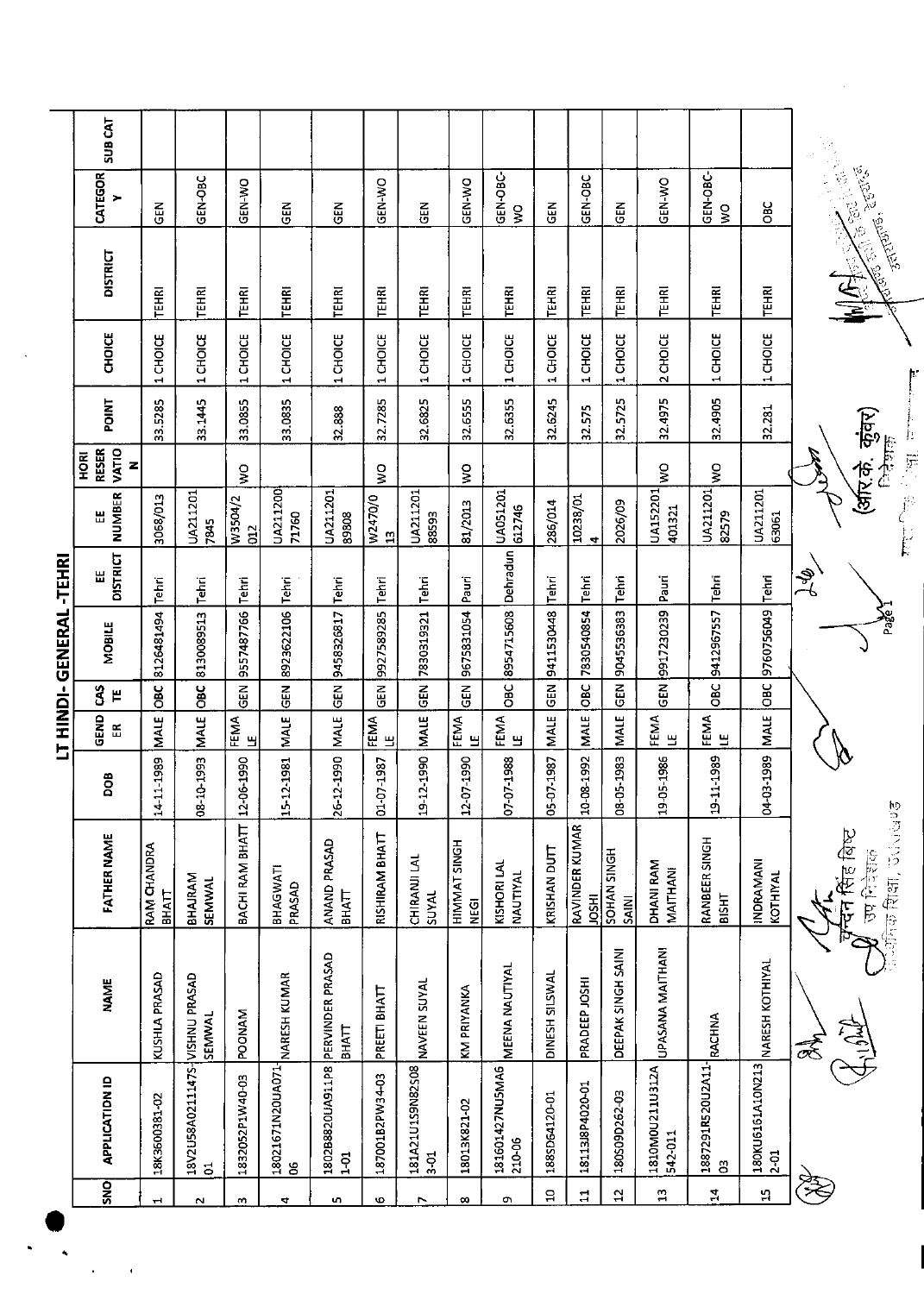|                              | <b>SUB CAT</b>                     |                   |                                   |                              |                                  |                               |                         |                              | 뚠                        |                             |
|------------------------------|------------------------------------|-------------------|-----------------------------------|------------------------------|----------------------------------|-------------------------------|-------------------------|------------------------------|--------------------------|-----------------------------|
|                              | CATEGOR<br>>                       | OBC-WO            | OBC                               | SC WO                        | ೪                                | χ                             | ပ္တ                     | ST-WO                        | ER<br>5                  | <b>Allen Branch</b>         |
|                              | <b>DISTRICT</b>                    | <b>TEHRI</b>      | <b>TEHRI</b>                      | <b>TEHRI</b>                 | <b>TEHRI</b>                     | <b>TEHRI</b>                  | <b>TEHRI</b>            | <b>TEHRI</b>                 | TEHRI                    | Article (2019) Price<br>MAR |
|                              | <b>CHOICE</b>                      | 1 CHOICE          | 1 CHOICE                          | 1 CHOICE                     | 1 CHOICE                         | 1 CHOICE                      | 1 CHOICE                | 11 CHOICE                    | 4 CHOICE                 |                             |
|                              | <b>POINT</b>                       | 32.23B            | 32.2365                           | 31.5655                      | 31.469                           | 31.0325                       | 30.377                  | 28.47                        |                          | (अर्रि.के. कुंवर)<br>निदेशक |
|                              | <b>RESER</b><br>VATIO<br>HORI<br>Z | $\frac{1}{2}$     |                                   | $\frac{8}{5}$                |                                  |                               |                         | Ş                            | WO,PB 17.209             |                             |
|                              | NUMBER<br>쁪                        | $w - 114/14$      | UA211201<br>B8869                 | UA211201<br>79316            | UA211201<br>8958                 | 2859/013<br>$\frac{1}{2}$     | 1458/201<br>in,         |                              | ua031200<br><b>SMHdZ</b> | माध्यमिक शिक्षा, उत्तराखण्ड |
|                              | <b>DISTRICT</b><br>띮               | Tehri             | Tehn                              | <b>Tehri</b>                 |                                  |                               | Tehn                    | Bageshwa   <sub>742/18</sub> |                          | ∖<br>∕a                     |
| <b>IT HINDI-GENERAL-TEHR</b> | <b>MOBILE</b>                      | 8126617585        | OBC 7060451583                    | 9897105338                   | 8449800552 Tehri                 | 7901887841 Tehri              | 8755739549              | 9536046570                   | GEN 7500302777 Chamoli   |                             |
|                              | 3<br>٣                             | OBC               |                                   | S,                           | ပ္တ                              | 55                            | X                       | r,                           |                          |                             |
|                              | GEND<br>岊                          | FEMA<br>님         | MALE                              | <b>FEMA</b><br>LE            | <b>MALE</b>                      | FEMA<br>LE                    | <b>MALE</b>             | IEMA<br> E                   | <b>FEMA</b><br>LE<br>LE  |                             |
|                              | DOB                                | 13-1986<br>오<br>다 | 6-1992<br>$\frac{5}{10}$          | 0-1988<br>$\frac{1}{2}$      | 5-1992<br>ე<br>აქ                | 15-1989                       | 02-04-1986              | 08-03-1988                   | 15-03-1986               | 四日                          |
|                              | <b>FATHER NAME</b>                 | <b>GOVIND RAM</b> | PRASAD PAINULY<br><b>LOKENDRA</b> | <b>SUDAMA KOLI</b>           | ABBAL DAS                        | DEV SINGH PUNDIR 18-C         | RAJARAM                 | ANAND SINGH                  | NANDAN SINGH<br>PHARSWAN |                             |
|                              | <b>NAME</b>                        | NARWADA           | NEERAJ PAINULY                    |                              | <b>MAHAVEER LAL</b>              |                               | DINESH SINGH            | PARUL                        | SUNITA PHARSWAN          |                             |
|                              | <b>APPLICATION ID</b>              | 181411Nw4-01      | 182A9U80P12N1188<br>$\frac{5}{6}$ | 18A227150U361119-SANJU<br>S. | 18AL8UM18501212<br>$\frac{5}{9}$ | 183-9128APW50-01 ANITA PUNDIR | 188215D5410-02          | 187842P1-08                  | 18u70P1Ha302W5P<br>90-05 |                             |
|                              | <b>ONS</b>                         | $\frac{16}{1}$    | $\overline{17}$                   | $\frac{8}{10}$               | $\mathbf{a}$                     | $\overline{5}$                | $\overline{\mathbf{z}}$ | 22                           | $\overline{23}$          |                             |

 $\ddot{\phantom{1}}$ 

 $\ddot{\phantom{0}}$ 

 $\ddot{\phantom{0}}$ 

i,

Page 2

 $\frac{1}{\sqrt{2}}$ 

 $\frac{1}{2}$ 

**Articles** 

Controller Control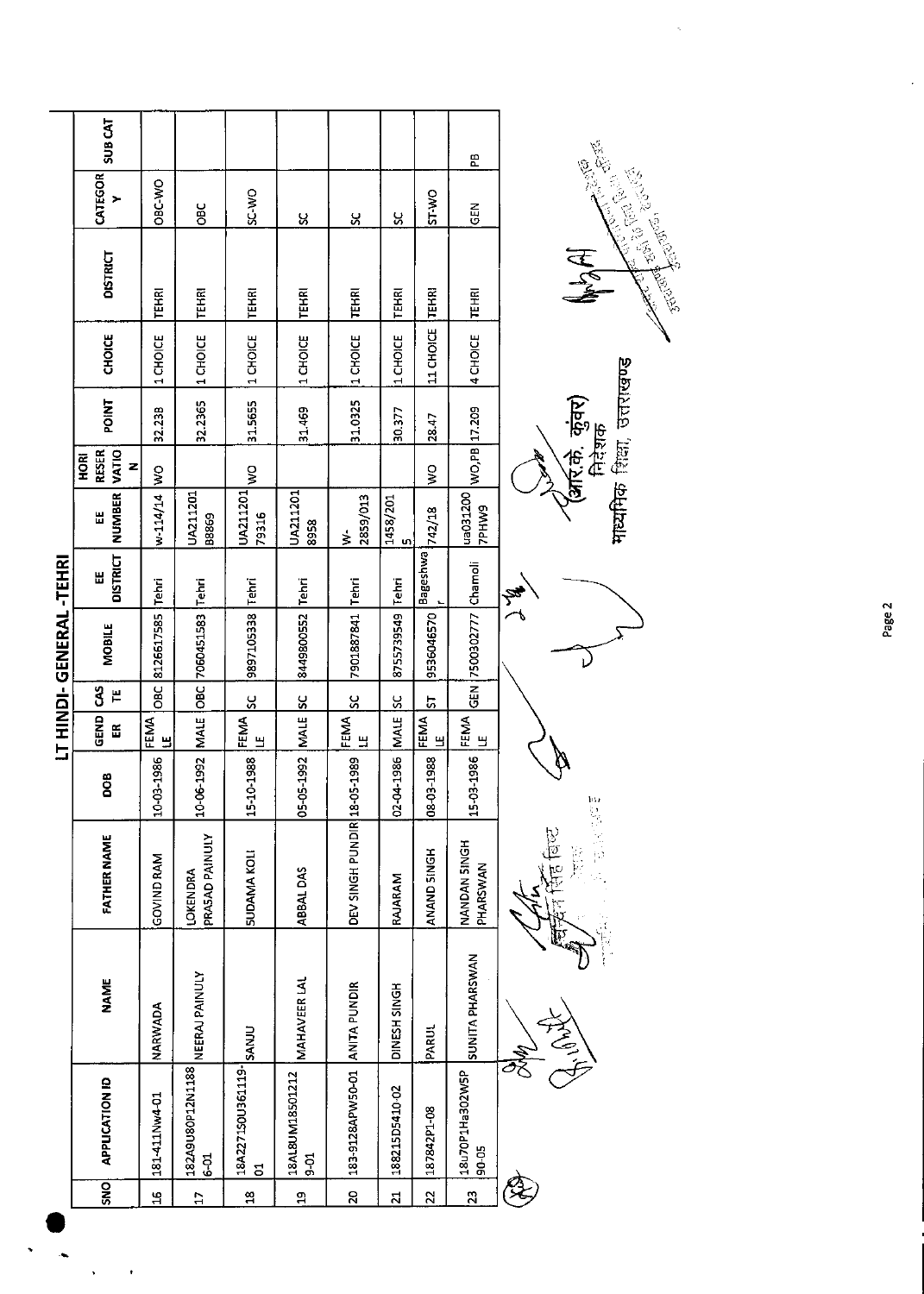|              |                                                |                      |                                           |                 |                                  |   | LT HINDI- GENERAL -US NAGAR |                               |                             |                                           |                                             |                   |                 |                     |                |
|--------------|------------------------------------------------|----------------------|-------------------------------------------|-----------------|----------------------------------|---|-----------------------------|-------------------------------|-----------------------------|-------------------------------------------|---------------------------------------------|-------------------|-----------------|---------------------|----------------|
| <b>SNO</b>   | <b>APPLICATION ID</b>                          | <b>NAME</b>          | <b>FATHER NAME</b>                        | <b>BOO</b>      | GEND CAS<br>EK                   | ٣ | <b>MOBILE</b>               | <b>DISTRICT</b><br>出          | NUMBER<br>出                 | <b>VATIO</b><br><b>RESER</b><br>HORI<br>z | <b>TAIO4</b>                                | CHOICE            | <b>DISTRICT</b> | <b>CATEGDR</b><br>> | <b>SUB CAT</b> |
| ᆒ            | 1852SU1JA032142F<br>$2 - 01$                   | <b>JAINAB FATIMA</b> | SHAMSHAD<br>HUSAIN                        | 02-02-1988      | FEMA <sup></sup><br>$\mathbf{u}$ |   | OBC 9917356644              | Udham S<br><b>Nagar</b>       | UA232201<br>55124           | $\frac{8}{3}$                             | 33.1035                                     | 1 CHOICE          | US NAGAR        | GEN-OBC-<br>Ş       |                |
| $\sim$       | <b>18A05S2U0614772P- SAURABH PANT</b><br>010   |                      | <b>SHANKAR DUTT</b><br><b>PANT</b>        | 30-07-1993 MALE |                                  |   | GEN 8447748849              | Champaw UA042201<br>$\vec{a}$ | 7657                        |                                           | 32.7645                                     | 2 CHOICE          | US NAGAR        | 군<br>5              |                |
| m            | ALIMAHQ INLAS   RAJNI DANGSALIOSLI<br>$3 - 04$ |                      | DEV RAJ DHAMIJA 19-02-1979                |                 | FEMA<br>۳                        |   | GEN 9639693218              | Udham S<br>Nagar              | UA231201<br>88611           | ş                                         | 32.45                                       | 1 CHOICE          | US NAGAR        | GEN-WO              |                |
| 4            | 188W881DU14-05                                 | UMA DEVI             | HARVANSH SINGH                            | 15-04-1979      | <b>FEMA</b><br>LE                | Š | 9084594104                  | Udham S<br>Nagar              | W888114                     |                                           | 31.244                                      | 1 CHOICE          | US NAGAR        | ပ္တ                 |                |
| $\mathbf{r}$ | 180213S2013U23S0<br>$ A - 04 $                 | SUSHMA SAINI         | PRAVEEN SINGH                             | 10-06-1981      | FEMA<br>Щ                        |   | OBC 7351486444              | Udham S<br><b>Nagar</b>       | UA231201<br>03023           | $\tilde{\mathbf{z}}$                      | 31.201                                      | 1 CHOICE          | US NAGAR        | OBC-WO              |                |
|              |                                                |                      | <b>THE FACE</b><br>ोदेशक<br>$\frac{1}{2}$ | <b>Book</b>     |                                  |   |                             |                               | माध्यमिक शिक्षा, उत्तराखण्ड |                                           | $\mathbb{H}^4$<br>(अरि.के. कुंवर)<br>निदेशक |                   |                 |                     |                |
|              |                                                |                      |                                           |                 |                                  |   |                             |                               |                             |                                           |                                             | <b>CONTROLLER</b> | Collage River   |                     |                |

 $\hat{\mathcal{A}}$ 

 $\hat{C}^{(1)}$  $\ddot{\phantom{0}}$  Page 1

 $\hat{\boldsymbol{\theta}}$ 

 $\ddot{\phantom{a}}$ 

 $\overline{\phantom{a}}$ 

Construction of the Construction of the Construction of the Construction of the Construction of the Construction of the Construction of the Construction of the Construction of the Construction of the Construction of the Co

 $\checkmark$